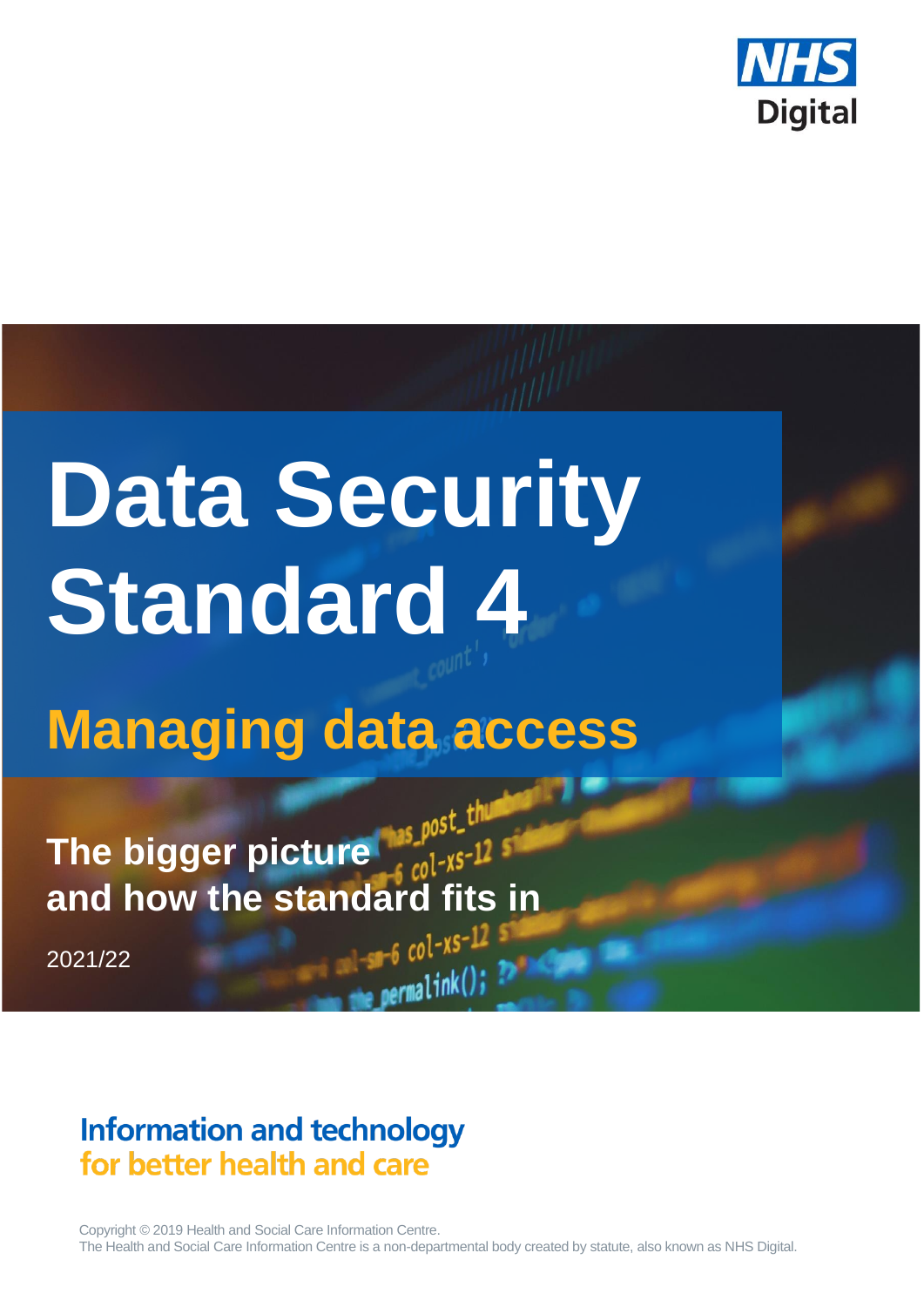# **Contents**

| <b>Overview</b>                                                     | 4  |
|---------------------------------------------------------------------|----|
| <b>Systems holding personal confidential information</b>            | 5  |
| Definitions and scope from NDG report                               | 5  |
| Know your organisation                                              | 6  |
| Know your staff                                                     | 6  |
| Know your systems                                                   | 6  |
| Access to systems                                                   | 6  |
| Assurance                                                           | 9  |
| Audit scope                                                         | 10 |
| Incidents                                                           | 10 |
| Logging                                                             | 11 |
| <b>Account Removal</b>                                              | 11 |
| Systems administrators                                              | 13 |
| Systems administrators accounts (privileged access)                 | 14 |
| Use                                                                 | 14 |
| Logging                                                             | 14 |
| Revocation                                                          | 15 |
| Know your users, systems and devices                                | 16 |
| Monitoring                                                          | 17 |
| <b>Staff awareness</b>                                              | 19 |
| Passwords                                                           | 20 |
| Policy                                                              | 20 |
| Technology                                                          | 20 |
| <b>Multifactor Authentication</b>                                   | 21 |
| <b>System and Social Media Accounts</b>                             | 22 |
| Systems or infrastructure with no concept of identity / accounts    | 22 |
| <b>Social Media Accounts</b>                                        | 23 |
| 3 <sup>rd</sup> Party Account / Limited Access Management           | 24 |
| Internet facing service and Internet facing authentication services | 24 |
| Appendix 1 -                                                        | 25 |
| Table of Data Security Level 4 Assertions                           | 25 |
| Appendix 2 -                                                        | 27 |
| Useful resources                                                    | 27 |
| Appendix 3-                                                         | 28 |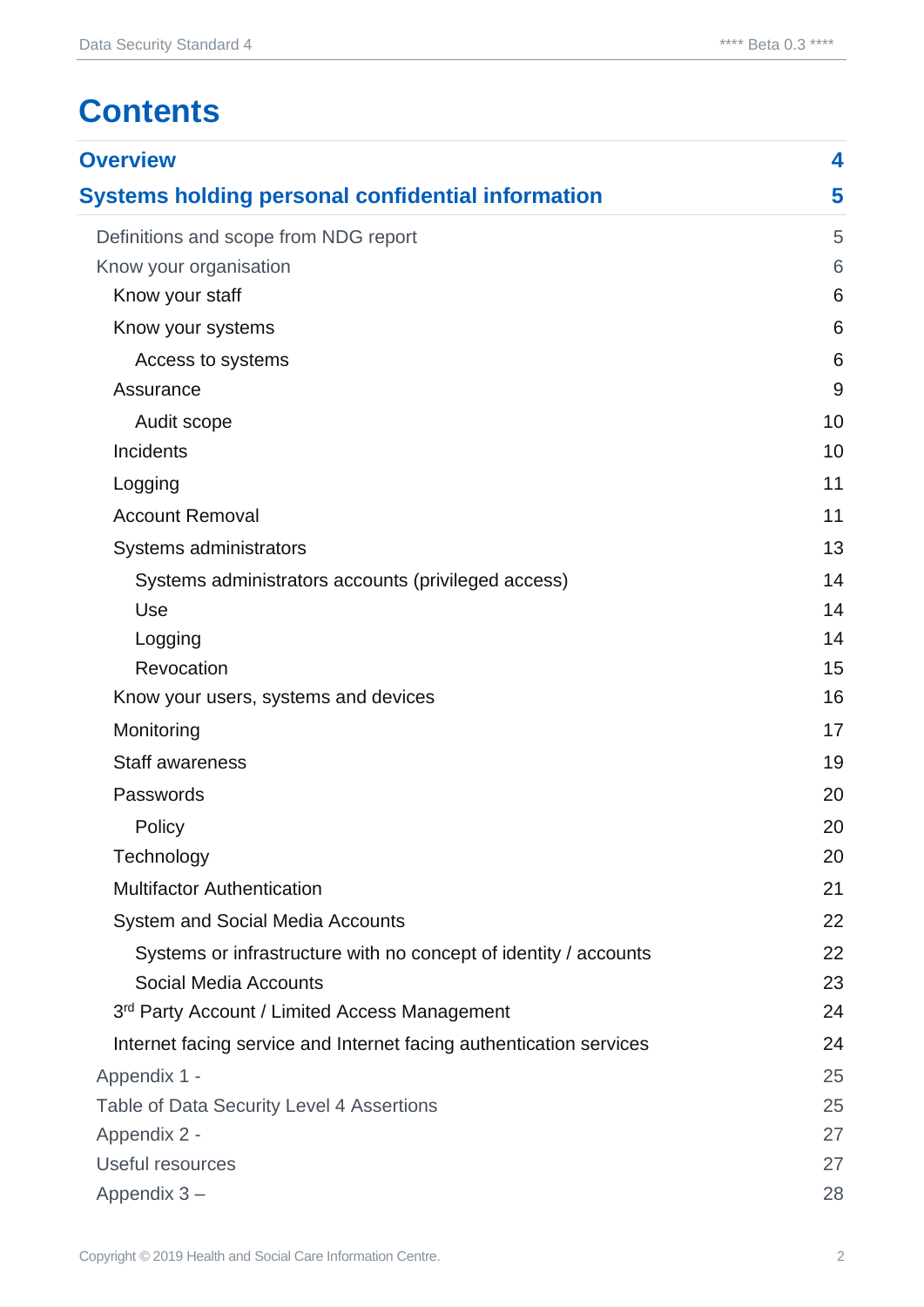#### [The National Data Guardian Reports](#page-27-1) 28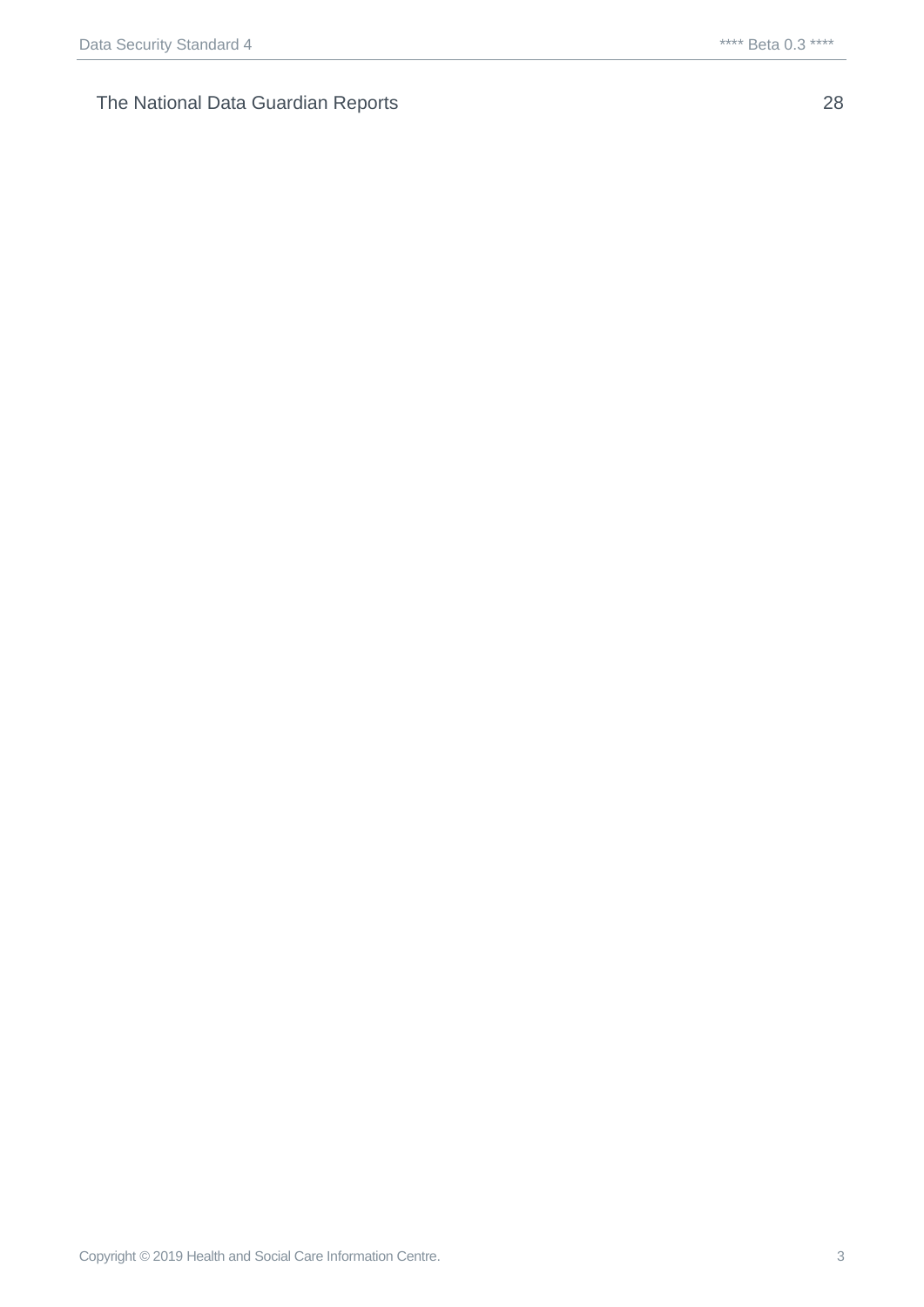# <span id="page-3-0"></span>**Overview**

The National Data Guardian (NDG) review's data standard 4 states that:

*"Personal confidential data is only accessible to staff who need it for their current role and access is removed as soon as it is no longer required. All access to personal confidential data on IT systems can be attributed to individuals."*

The principle of 'least privilege' is applied, so that users do not have access to data they have no business need to see. Staff do not accumulate system accesses over time. User privileges are proactively managed so that there is, as far as is practicable, a forensic trail back to a specific user or user group. Where necessary, organisations will look to nontechnical means of recording IT usage (e.g. sign in sheets, CCTV, correlation with other systems, shift rosters etc).

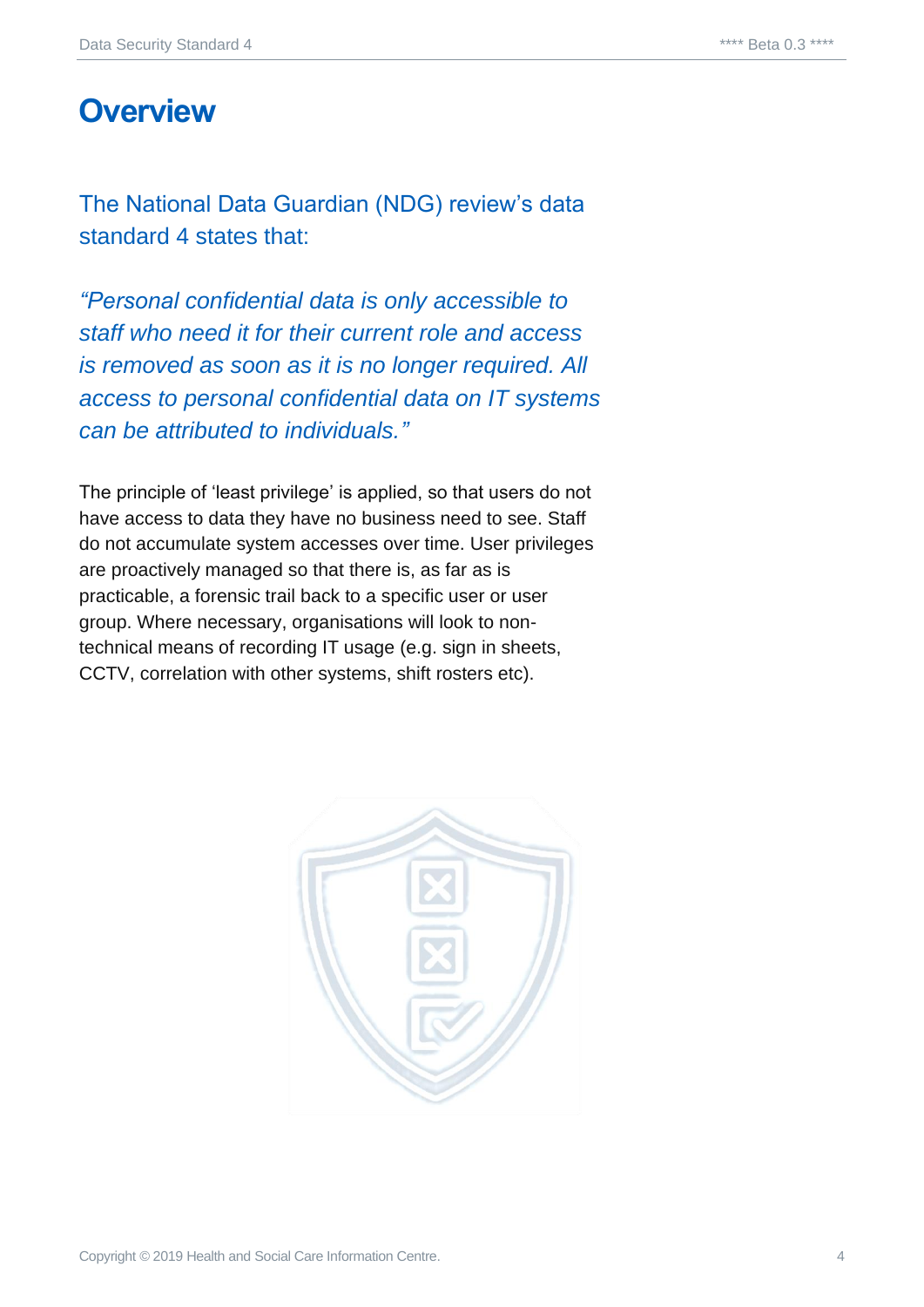# <span id="page-4-0"></span>**Systems holding personal confidential information**

# <span id="page-4-1"></span>**Definitions and scope from NDG report**

Personal information is personal and in the context of health and care usually sensitive confidential information that is held (usually digitally) about staff and patients / service users. Confidential personal information is likely to include (but is not limited to) information about a person's:

- physical or mental health
- social or family circumstance
- financial standing and financial details
- education, training and employment experience
- religious beliefs
- racial or ethnic origin
- **sexuality**
- criminal convictions
- genomic data
- IP address.

This type of information would be held in systems such as:

- patient administration systems
- staff rostering systems
- payroll
- theatre systems
- data warehouses
- a clinical correspondence system.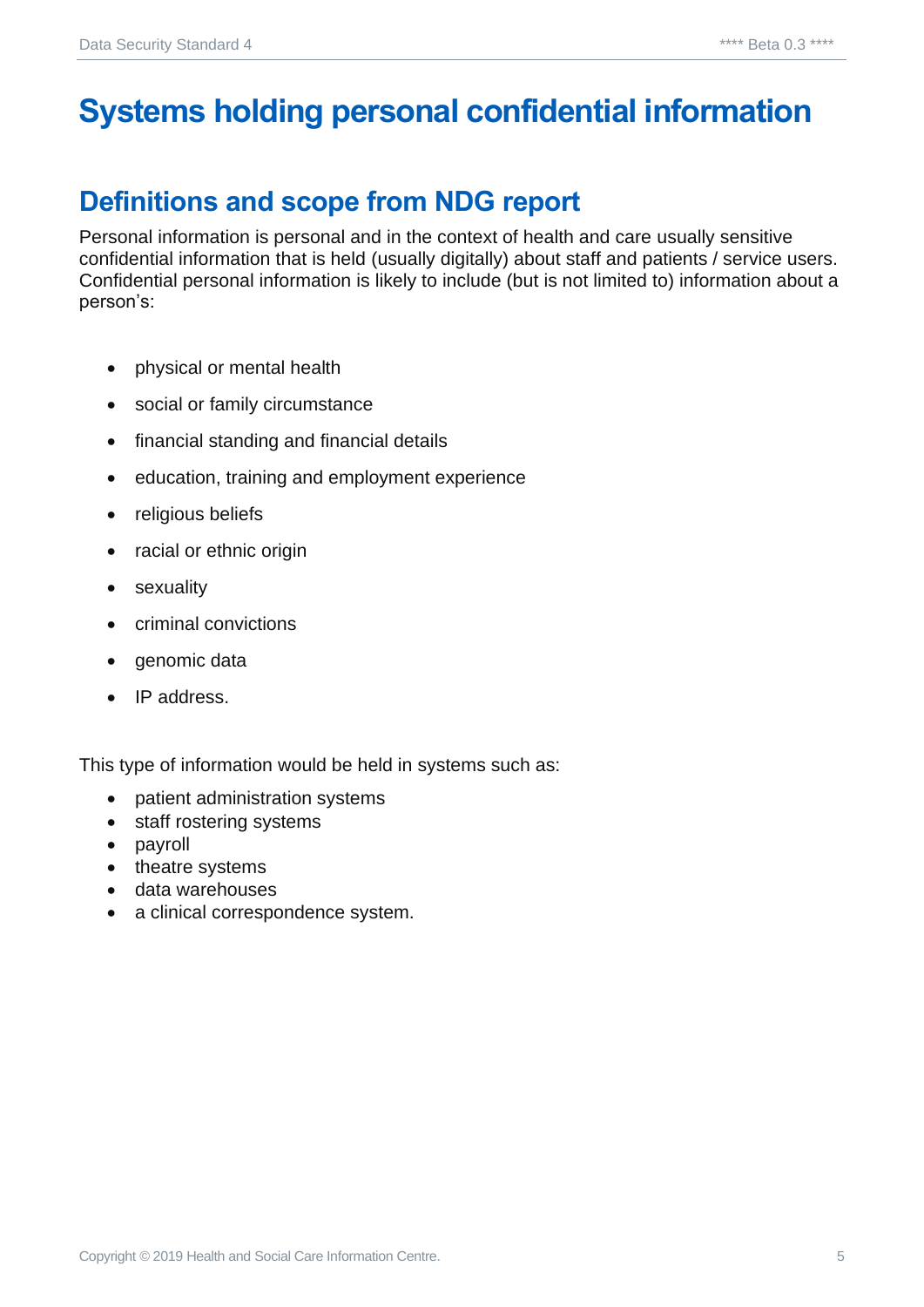# <span id="page-5-0"></span>**Know your organisation**

#### <span id="page-5-1"></span>**Know your staff**

There should be a staff repository (normally within a HR department for larger organisations) of current staff and their roles. This repository should be up to date and reflect when staff are recruited, their change of role(s) or if they leave the organisation.

One of the biggest challenges for any organisation is tracking role changes of staff, especially when they remain on the same grade or have multiple roles.

Typically, in NHS organisations, the source of this information would be ESR (Electronic Staff Record).

An organisation can strengthen its approach by implementing and monitoring a strong joiners, movers and leavers policy (though this can be encompassed in another policy).

Your organisation maintains a record of staff and their roles.

Data Security Standard 4.1.1

#### <span id="page-5-2"></span>**Know your systems**

This encompasses those systems that hold personal information (as defined) but also those that do not (holding more than 100 records).

#### <span id="page-5-3"></span>**Access to systems**

There should be an understanding of who has access contained within the system. Access to the system might be managed by the system itself or use some form of federated access in which a single account is trusted across multiple IT systems – such as with Single Sign On (SSO).

Regardless of how this is managed, you should know who has access to the information within systems. If that information is shared with another system (such as through interfacing), you should know who has access to that system too. This standard is not interested in how access works (i.e. username and password, smartcard or biometric), just who has access to the information in systems.

Does the organisation understand who has access to personal and confidential data through your systems, including any systems which do not support individual logins?

Data Security Standard 4.1.2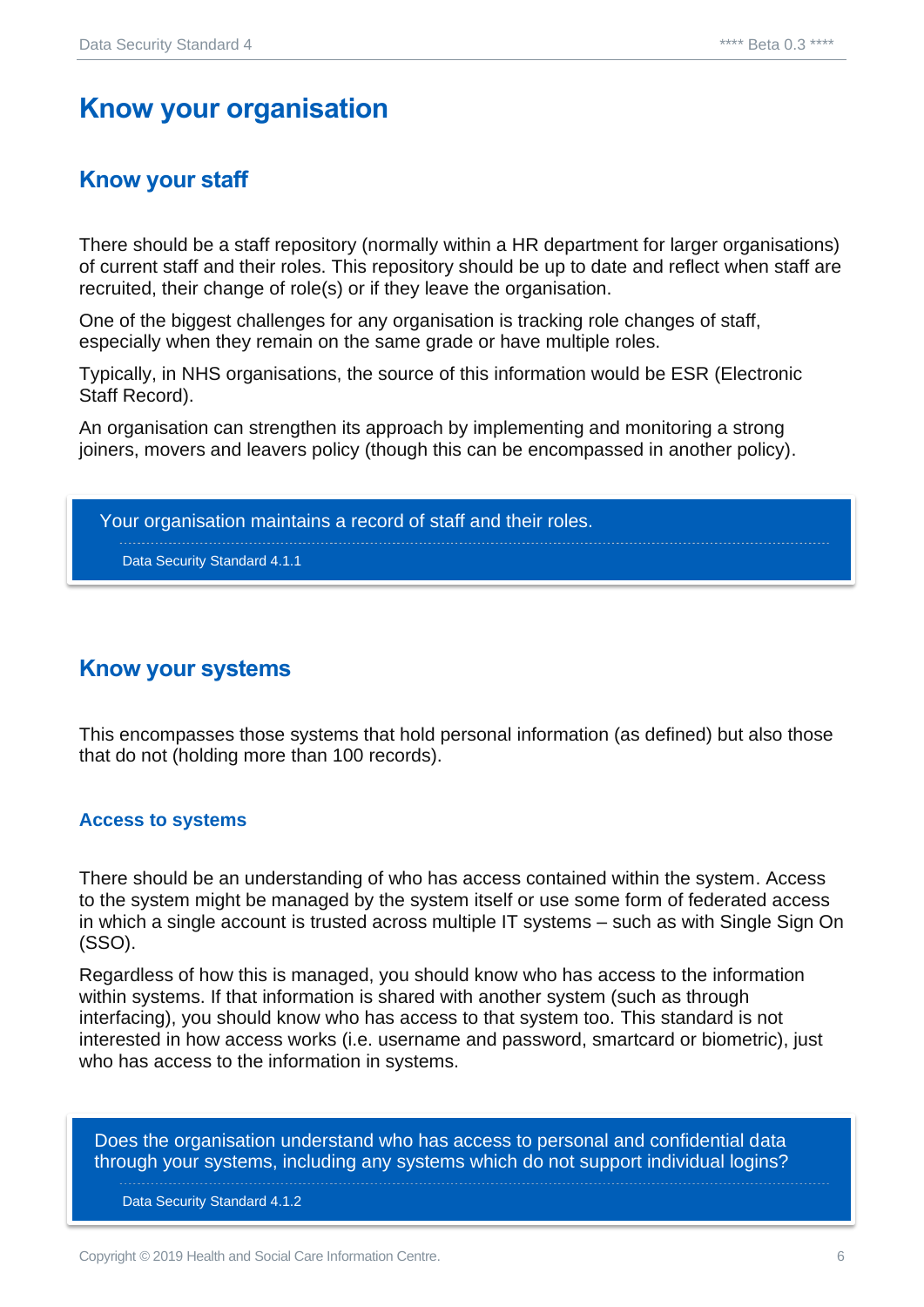For each system using role-based access, an indication of what role exists within the system and the numbers of staff against each role. A simple example is given below:

| <b>Simple sample system</b> |                                                                                |                           |  |
|-----------------------------|--------------------------------------------------------------------------------|---------------------------|--|
| <b>Role</b>                 | <b>Description</b>                                                             | <b>Number of accounts</b> |  |
| <b>Admin</b>                | Ability to amend, delete and create new<br>tables and look up fields           | $\overline{2}$            |  |
| <b>General user</b>         | Ability to add, amend and delete own<br>created records and view others        | 50                        |  |
| <b>Super user</b>           | Ability to add, amend and delete own<br>created records, amend and view others | 3                         |  |
| <b>View user</b>            | Ability to view all records                                                    | 8                         |  |
| <b>Backup user</b>          | Technical account used to archive the<br>systems database                      | 1                         |  |

Least privilege should be at the centre of who has access to which roles. So, in our example, if a user only needs to view records, there is no need for them to have an elevated role such as admin or super user, when the 'view user's' role will allow them the access they require.

As organisations become larger, it can be more difficult to track staff roles (especially staff with multiple roles) across several systems. The important factor is to have access based upon what staff need for their roles today, not what role they previously had or what role they may do in the future. If you think of Goldilocks, staff should not have too many rights or too little, just right amount is best.

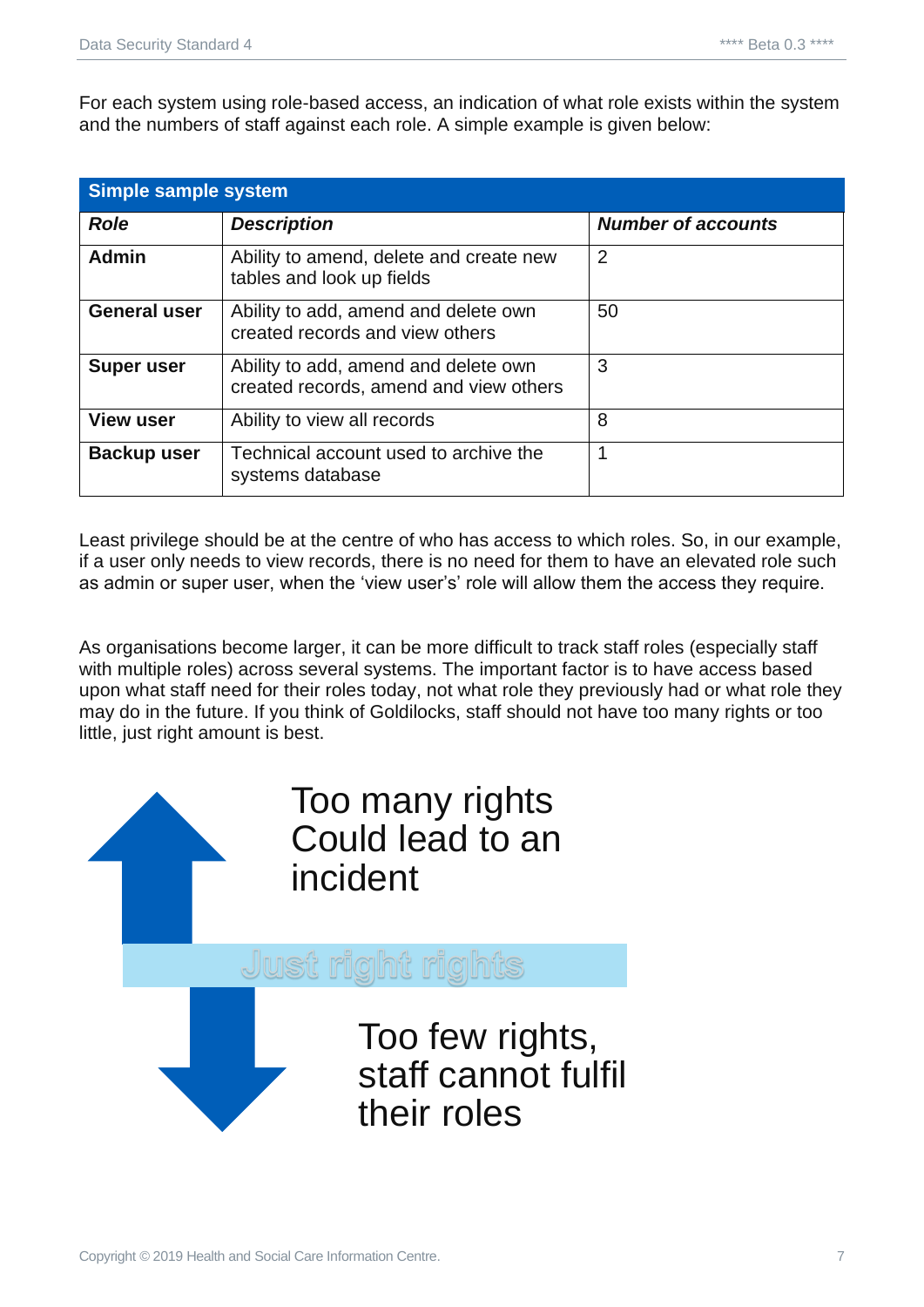Managing access should be a continuous process.



If you take a periodic approach such as acting upon a monthly ESR starters, changes and leavers report with manual intervention on each system, you should be aware of the risks associated between the change and the time taken to action the change on each of your systems.

For example, not disabling a viewing account on a non-sensitive system may be acceptable within a month but an administrative account for a core system would typically not be.

Are users in your organisation only given the minimum access to sensitive information or systems necessary for their role?

Data Security Standard 4.1.3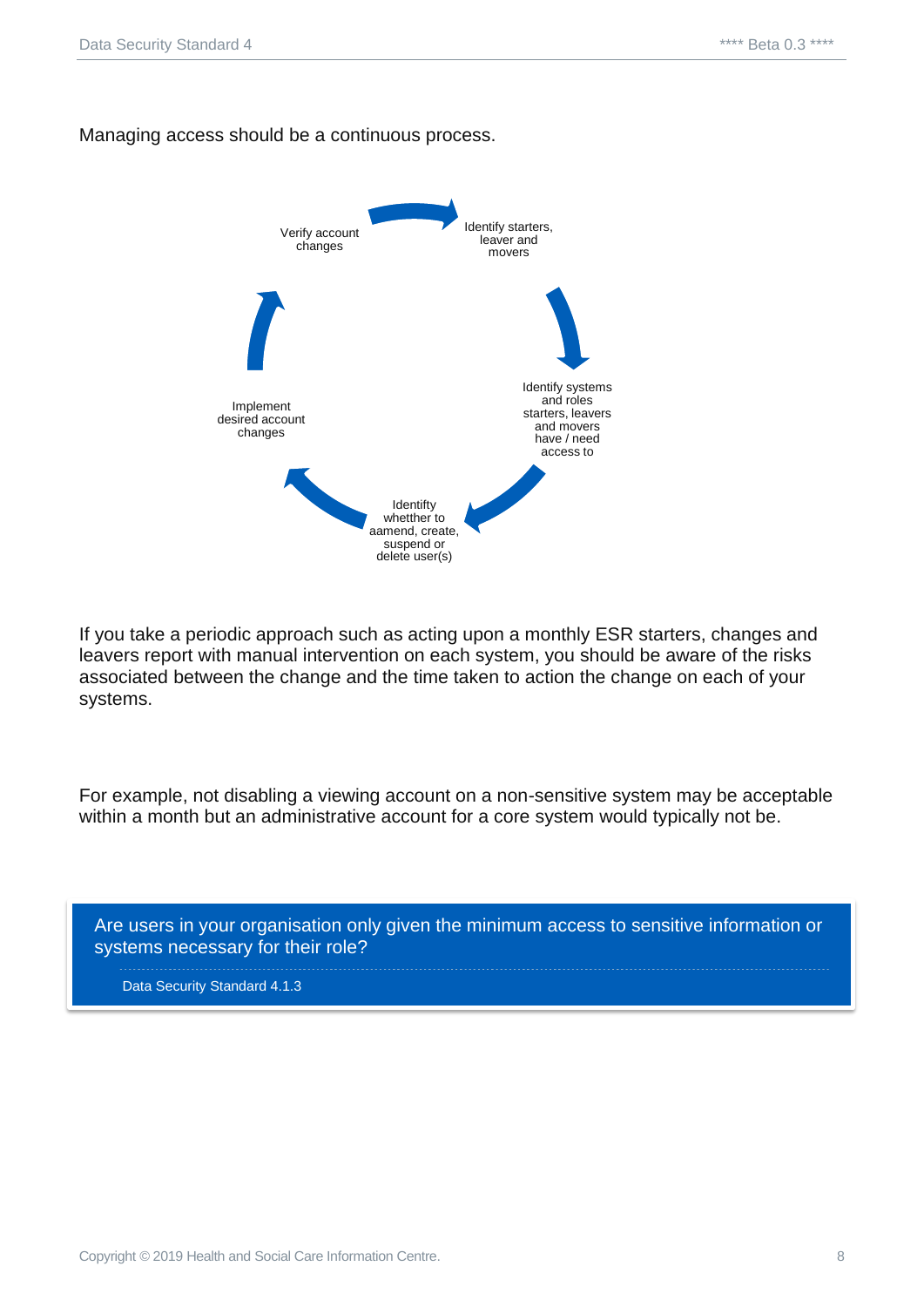#### <span id="page-8-0"></span>**Assurance**

As well your regular processes for dealing with starters, movers and changers, there should be an intermittent user account audit (at least annual)

The audit should look at your user lists and roles for each system and reality, identifying changes or deleting / disabling.

You would expect such an audit to generate a work list as the simple example below:

| <b>User account audit</b> |                                                                                                                                                                                                           |                                                                         |                                              |           |
|---------------------------|-----------------------------------------------------------------------------------------------------------------------------------------------------------------------------------------------------------|-------------------------------------------------------------------------|----------------------------------------------|-----------|
| Undertaken by             | First name / Surname                                                                                                                                                                                      |                                                                         |                                              |           |
| <b>Audit location</b>     | Site B, IT Room                                                                                                                                                                                           | Date / Time                                                             | dd/mm/yy<br>@ hh:mm                          | 3rd Audit |
|                           | <b>User account</b><br>exception                                                                                                                                                                          | <b>Action</b>                                                           | <b>Allocated</b>                             | Complete  |
| 1.                        | Finance System:<br>Glen Ledger still has a<br>live account despite<br>leaving 2 weeks ago                                                                                                                 | Disable finance account<br>passed to desktop to verify<br>other systems | Finance<br>System<br>Manger,<br>Desktop team | Y/N       |
| 2.                        | <b>Windows Systems</b><br>Dianne Dicom still has<br>access to pathology<br>drives despite moving<br>to radiology 2 months<br>ago                                                                          | Desktop to remove access                                                | Desktop<br>Team                              | Y/N       |
| 3.                        | <b>Windows Systems</b><br>Pam Pathological who<br>replaced Dianne<br>Dicom in Pathology<br>doesn't have access<br>to pathology drives                                                                     | Add access                                                              | Desktop<br>Team                              | Y/N       |
| 4.                        | <b>HR System</b><br>Gill Grievance who<br>should a normal user<br>role has an<br>administrative one<br>probably due to<br>mistaken account<br>code with Gilmore<br>Grievance HR<br><b>Systems Manager</b> | HR Systems Manager to<br>reduced rights / investigate                   | <b>HR Systems</b><br>Manager                 | Y/N       |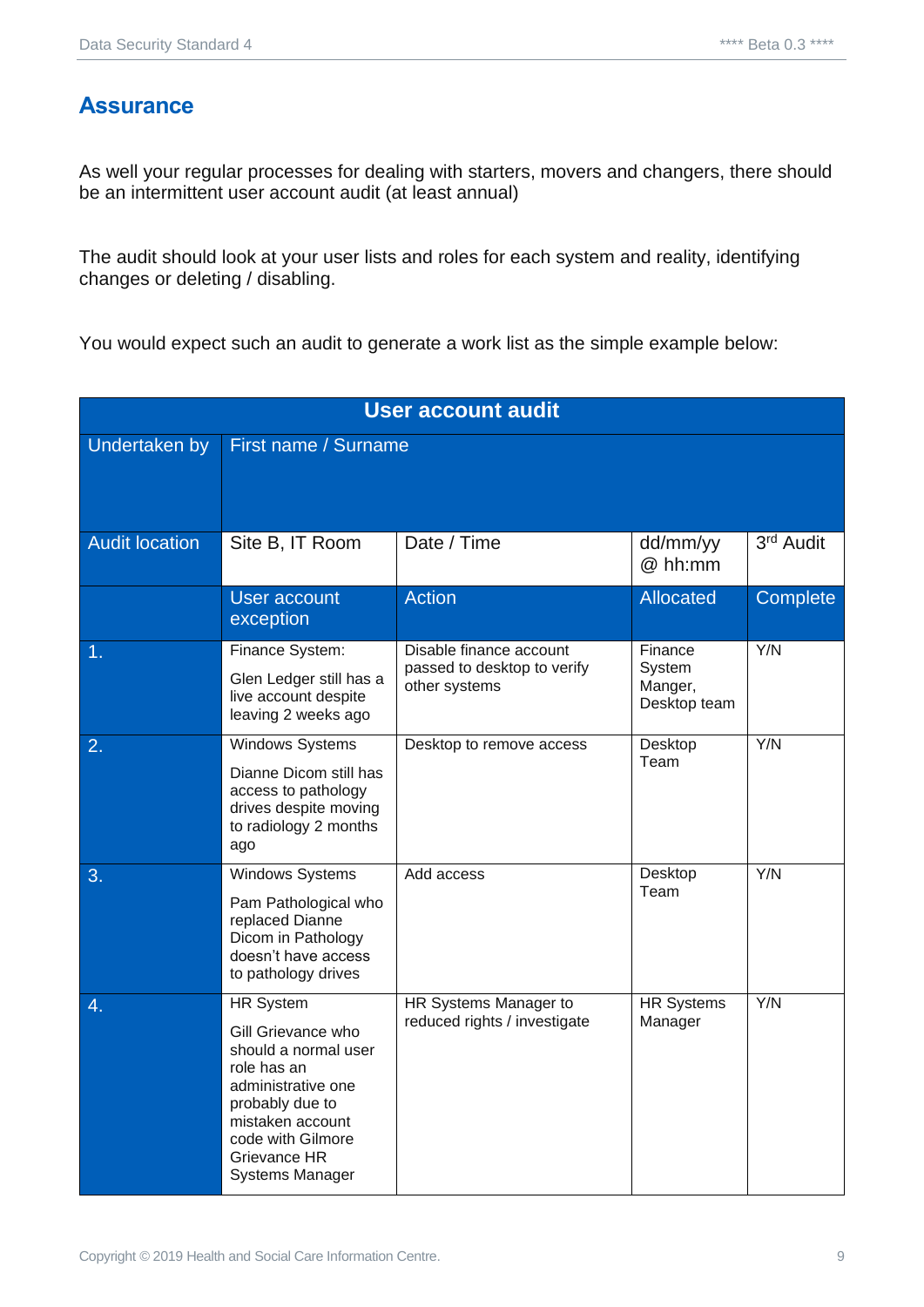#### <span id="page-9-0"></span>**Audit scope**

The audit of systems should be scoped around those that contain personal sensitive information as defined in this document.

When was the last audit of user accounts held? Data Security Standard 4.2.1

#### <span id="page-9-1"></span>**Incidents**

Where a user has inappropriate or incorrect system access rights in relation to their role, this sometimes can lead to an incident. As mentioned, these can be when there are too many or too few rights.

Examples of the type of incidents that could occur are:

- a clinician is unable to order blood tests due to insufficient rights
- a junior member of IT deletes various groups within Windows active directory accidently due to too many rights, in this case domain administrator role
- a disgruntled ex-member of staff manages to log on remotely and make several offensive postings. This could happen due to leaving employee accounts not being revoked in a timely fashion
- a member of staff sends a sensitive report to what is thought to be a printer located nearby but it goes to a printer in the staff member's old department. This could be due to the account details of a member of staff not changing when they moved to a different department
- all members of staff can see a sensitive executive document. This could be due to staff having too many rights or the document too few.

Provide a summary of data security incidents in the last 12 months caused by a mismatch between user role and system accesses granted.

Data Security Standard 4.2.2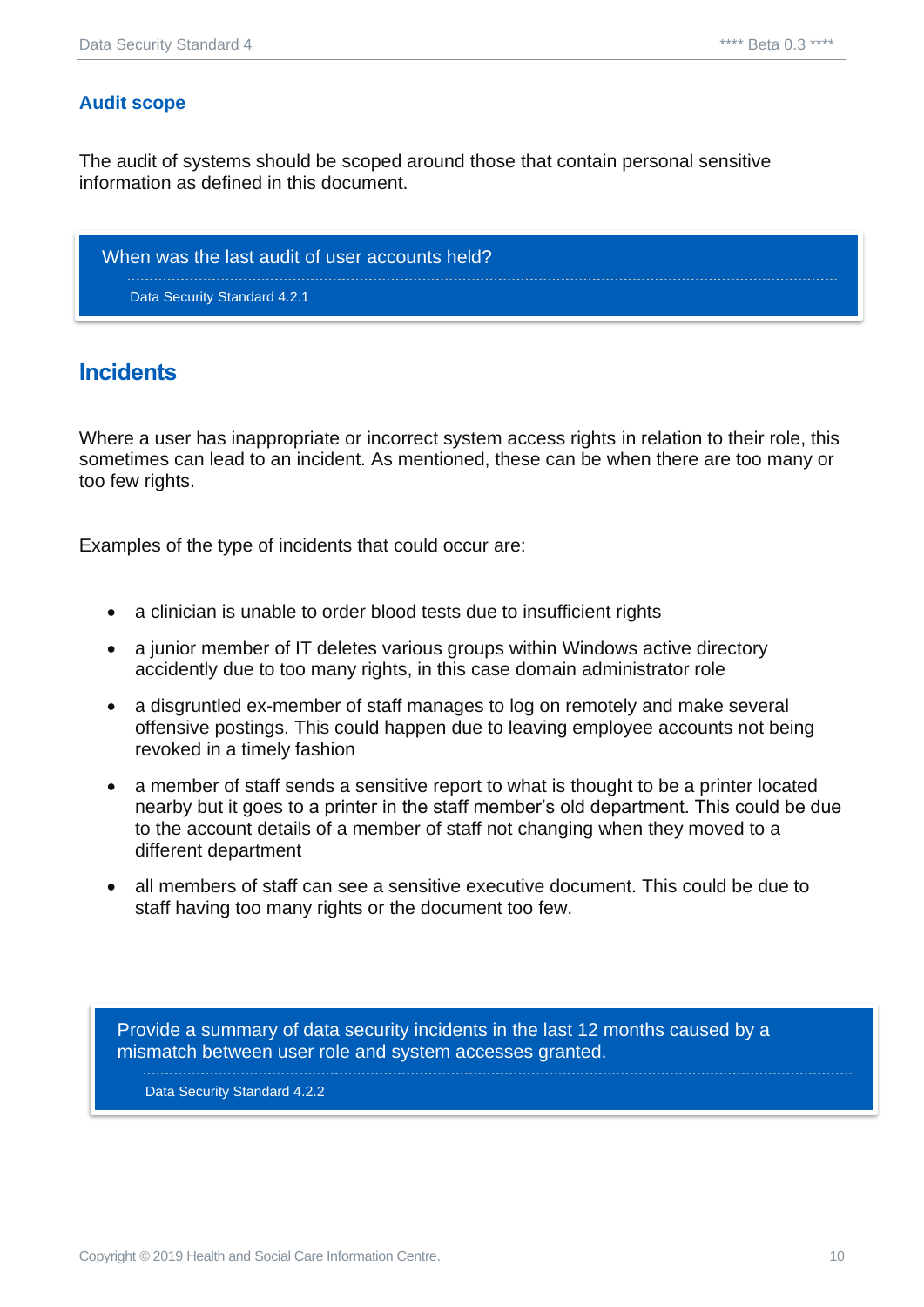#### <span id="page-10-0"></span>**Logging**

In generating logging information, it should be recognised that the logs themselves are records in their own right. They can contain information that is just as sensitive (if not sometimes greater) than the originating records.

They should have their own retention schedule and security considerations. This should be explained in a corporate policy on logging (though this can be encompassed in another policy).

The policy should consider

- Security of logs for authenticated users only
- Ensuring that logs cannot be tampered with
- Offline Backup
- Log Files for Servers and Workstations
- Internet access
- Mobile devices and tablets

Organisational policy should set out the rules defining log retention. The average time to detect a cyber attack is over three months and it is not uncommon for incidents to take significantly longer to detect. The most important logs for identifying malicious activity should be held for six months as a minimum. Organisations should consider the ability to trace an incident end to end e.g. network address translation.

Guidance is available from the National Cyber Security Centre which will help you devise an approach to logging for security purpose[shttps://www.ncsc.gov.uk/guidance/introduction](https://www.ncsc.gov.uk/guidance/introduction-logging-security-purposes)[logging-security-purposes](https://www.ncsc.gov.uk/guidance/introduction-logging-security-purposes)

[https://www.ncsc.gov.uk/files/NCSC\\_SOC\\_Feeds.pdf](https://www.ncsc.gov.uk/files/NCSC_SOC_Feeds.pdf) (does not mandate a CSOC)It's important to recognise that just retaining logs is of little value if they are not acted upon.

#### <span id="page-10-1"></span>**Account Removal**

Many operating systems and information systems have categories and specific user accounts that by default provide access. These tend to have the same default identifier and password (if one exists at all).

Logs are retained for a sufficient period, managed securely, reviewed regularly and can be searched to identify malicious activity.

Data Security Standard 4.2.3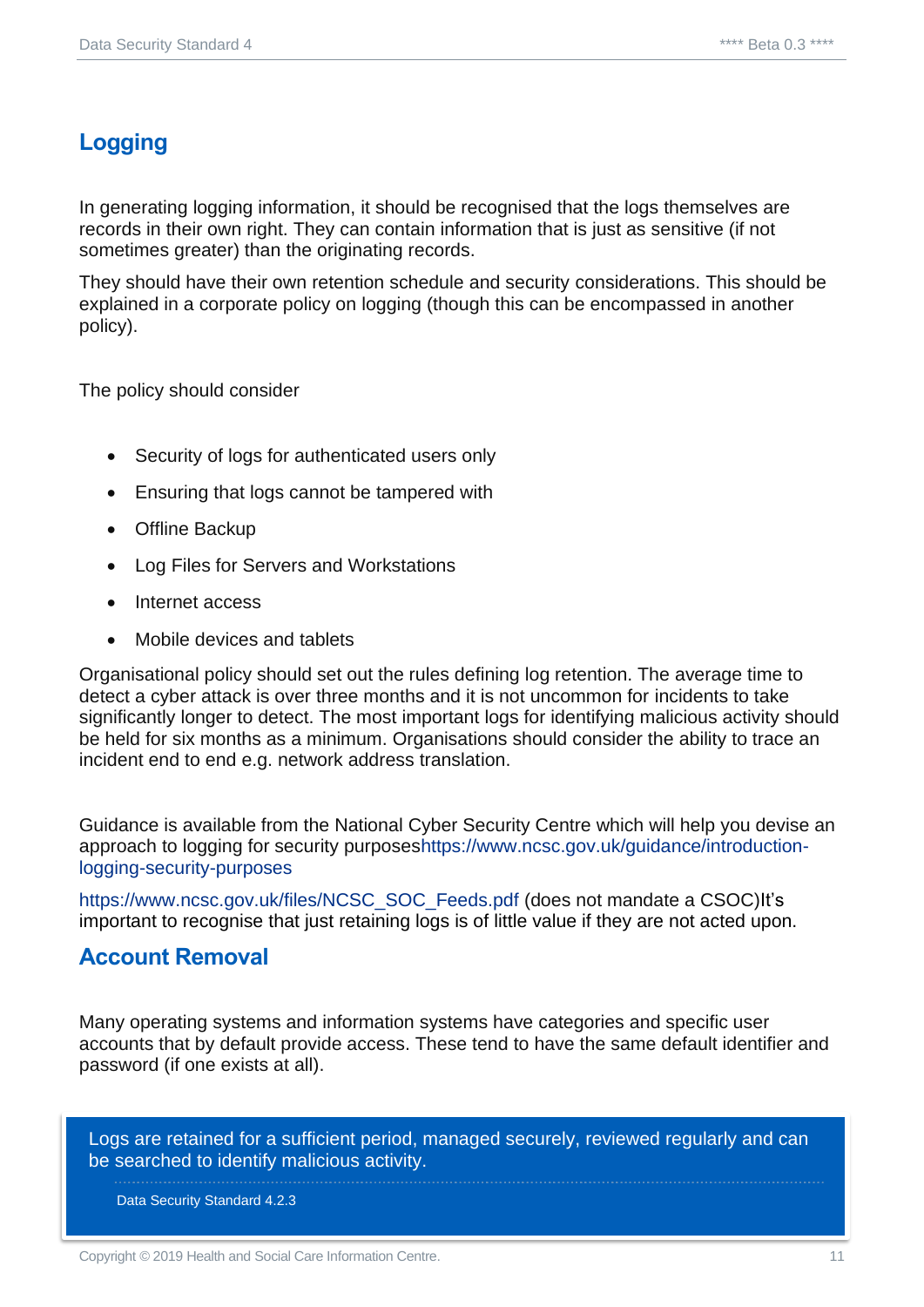A good example of this type of account is the guest account within Windows Active Directory or the guest session account in Ubuntu or Linux.

[https://www.ncsc.gov.uk/collection/end-user-device-security/platform-specific](https://www.ncsc.gov.uk/collection/end-user-device-security/platform-specific-guidance/windows-10-1803-with-mobile-device-management)[guidance/windows-10-1803-with-mobile-device-management](https://www.ncsc.gov.uk/collection/end-user-device-security/platform-specific-guidance/windows-10-1803-with-mobile-device-management)

[https://www.ncsc.gov.uk/collection/end-user-device-security/platform-specific](https://www.ncsc.gov.uk/collection/end-user-device-security/platform-specific-guidance/ubuntu-18-04-lts)[guidance/ubuntu-18-04-lts](https://www.ncsc.gov.uk/collection/end-user-device-security/platform-specific-guidance/ubuntu-18-04-lts)

As well as those system accounts, user accounts which are no longer needed (such as leavers) should be disabled or removed. This should be in conjunction with having a reviewed starters, movers and leaver process / policy as detailed in Big Picture Guide 5 Process Reviews.

<span id="page-11-0"></span>Are unnecessary user accounts removed or disabled?

Data Security Standard 4.2.4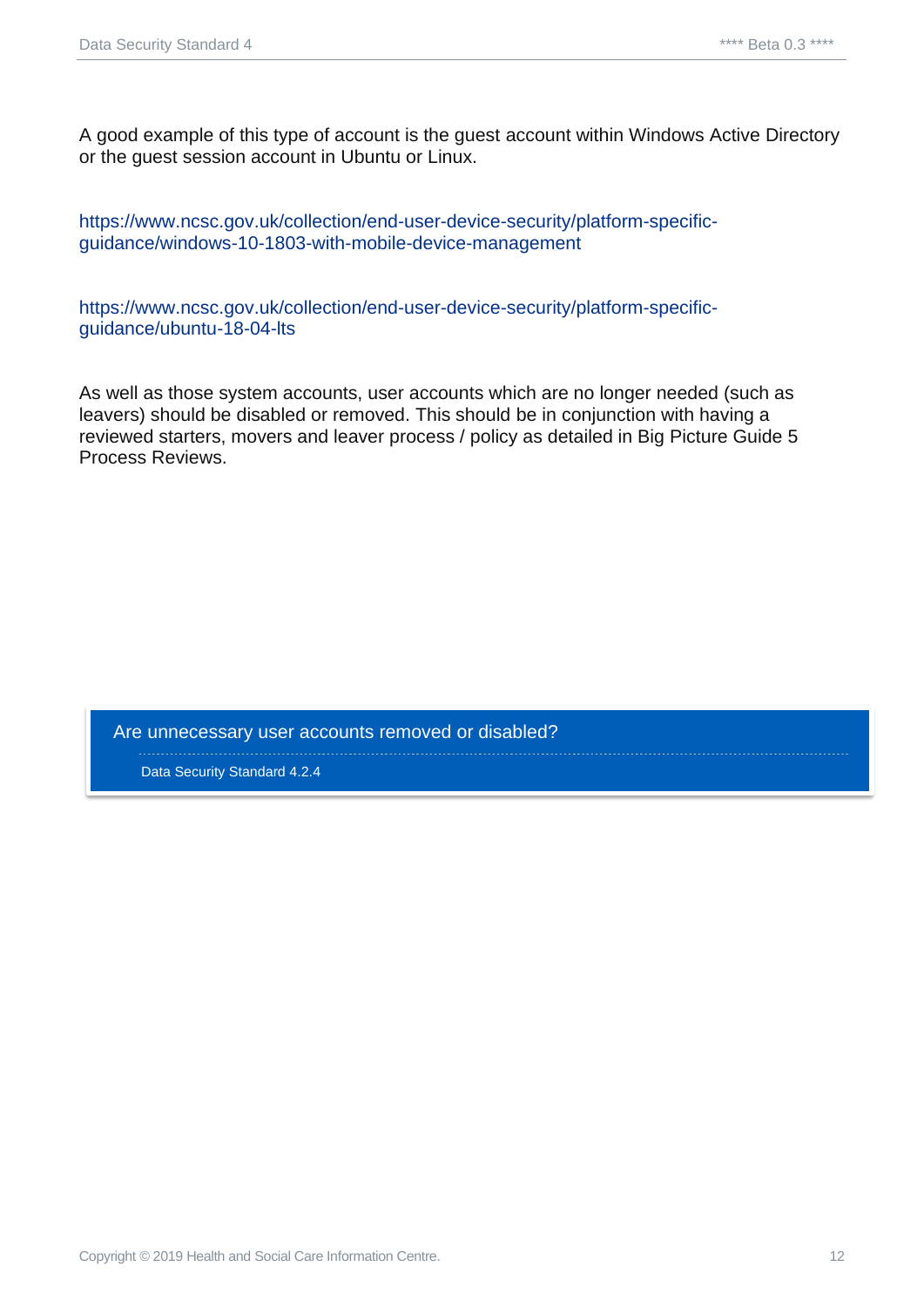#### **Systems administrators**

Systems administrators by nature of their role have elevated rights compared to a normal user. Normal users' access can be restricted to role and limited to what they need to do to perform, therefore protecting the organisation and themselves.

Conversely, administrators do not have the same level of role limiting protection, so it falls to the individual. Systems administrators therefore have a great deal of system power and with great power comes great responsibility. The system administrator needs the highest level of integrity in terms of respect of the confidentiality, integrity or availability of the systems they support.



The CIA Triad

- Confidentiality ensuring you only view what you need to administer the system and not disclose sensitive information.
- Availability ensuring that systems up time is kept as high as possible and all maintenance is agreed to local standards
- Integrity breach ensuring you do not alter records inappropriately.

Administrators should be accountable for that responsibility.

All system administrators have signed an agreement which holds them accountable to the highest standards of use.

Data Security Standard 4.3.1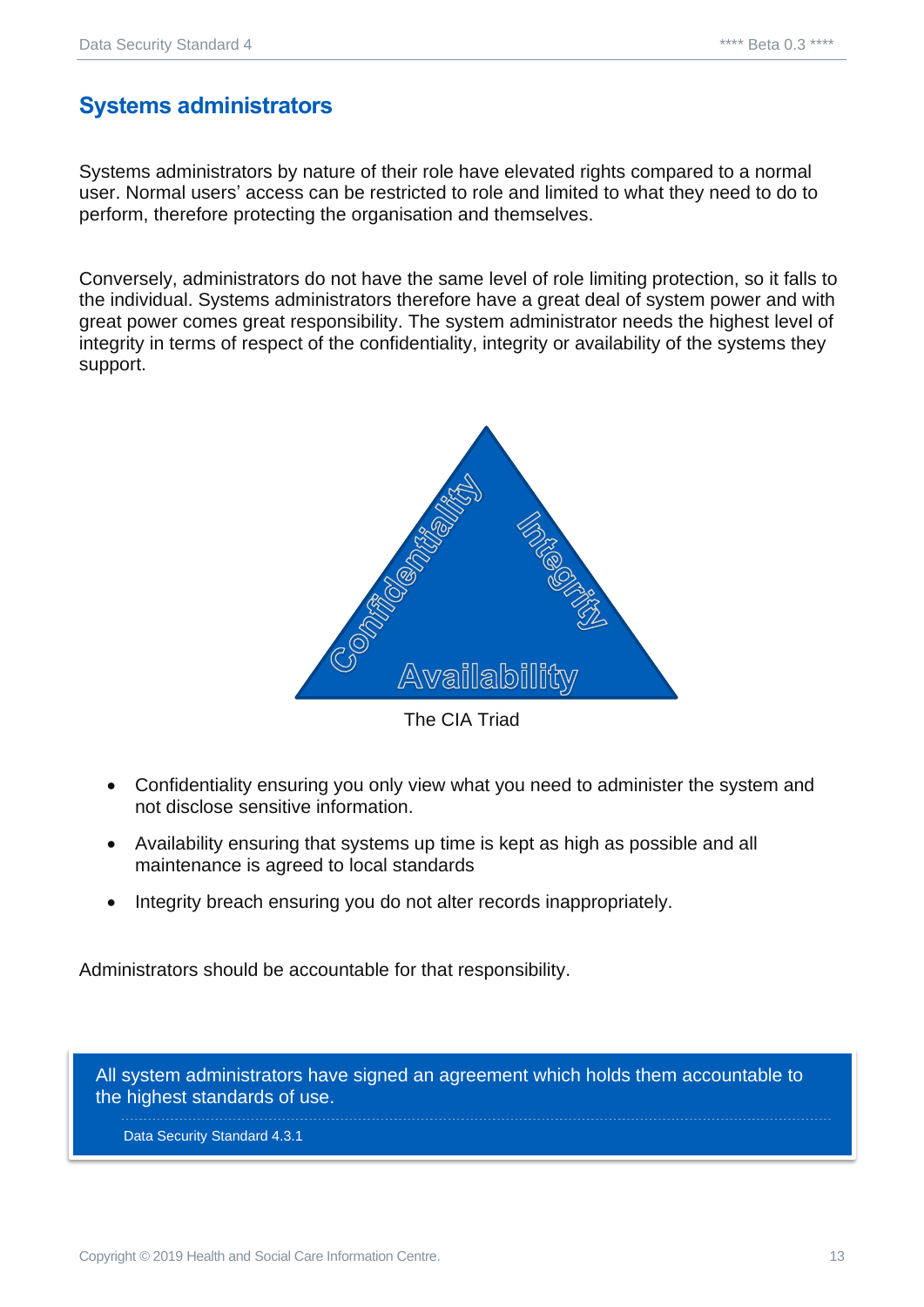#### <span id="page-13-0"></span>**Systems administrators accounts (privileged access)**

#### <span id="page-13-1"></span>**Use**

Using an elevated account for high-risk activities such as reading email and browsing the web is a high-risk activity. This is because malware that can reside on emails or web pages can run with elevated access on that device.

For example, a single windows account used by an IT Administrator for general use Outlook and Chrome web browsing that is also a member of the Domain Admins group in Windows Active Directory. This account is also used to manage servers with Active Directory Users and Computers as well as other Active Directory applications.

The organisation does not allow users with wide ranging or extensive system privilege to use their highly privileged accounts for high-risk functions, in particular reading email and web browsing.

Data Security Standard 4.4.2

Your organisation should only grant privileged access on devices owned and managed by your organisation. The devices in scope are end user endpoints (PC's and mobile devices) not servers.

If there are circumstances where this is not possible this should be explained or managed as part of your risk management process. Such as the systems' backend infrastructure being cloud based or managed as a service by 3rd parties on your behalf, however you may still have privileged access (at some level) to those devices / systems.

#### <span id="page-13-2"></span>**Logging**

When incidents occur, privileged access users can have a tremendous impact on either resolving the issues and sometimes unfortunately in its inception.

In line with and contained within your logging policy, you should have the facility to store and retain all privileged user sessions for offline analysis and investigation.

This will allow you as an organisation to examine the root cause analysis and identify areas of cause and improvement.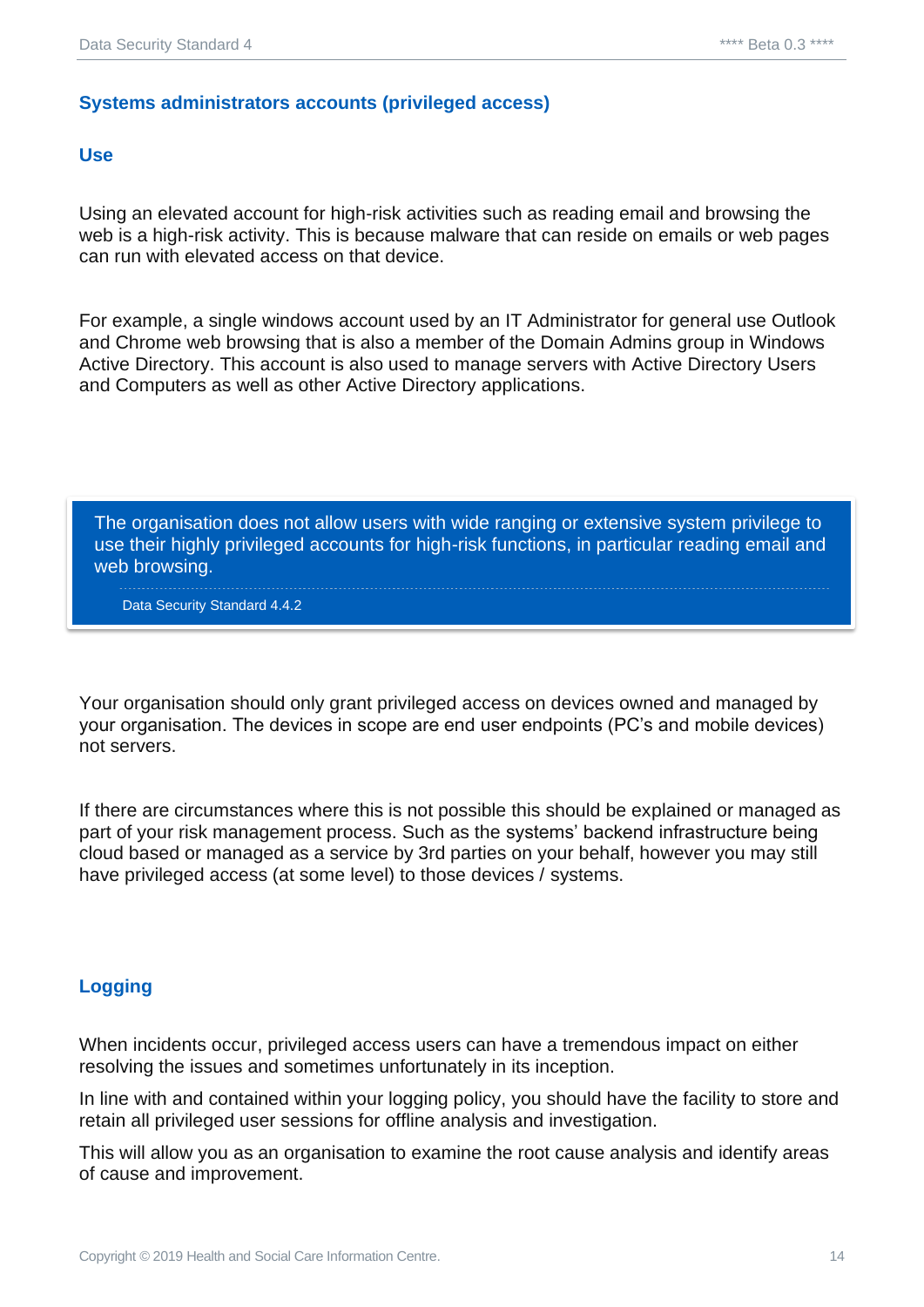#### <span id="page-14-0"></span>**Revocation**

Due to the nature of these accounts having an elevated level of privileged access it is even more important that this level of access is revoked when no longer required.

This can be where the individual leaves the organisation or through role change (generally through disabling or deleting the administrative account). This is relatively simple to manage in line with any user (albeit it is more important it is done in a very timely fashion).

However, it is more difficult to monitor where an individual has not left or changed role but they no longer require escalated rights for that system. In such instances, users may accumulate rights resulting in administrator privilege creep.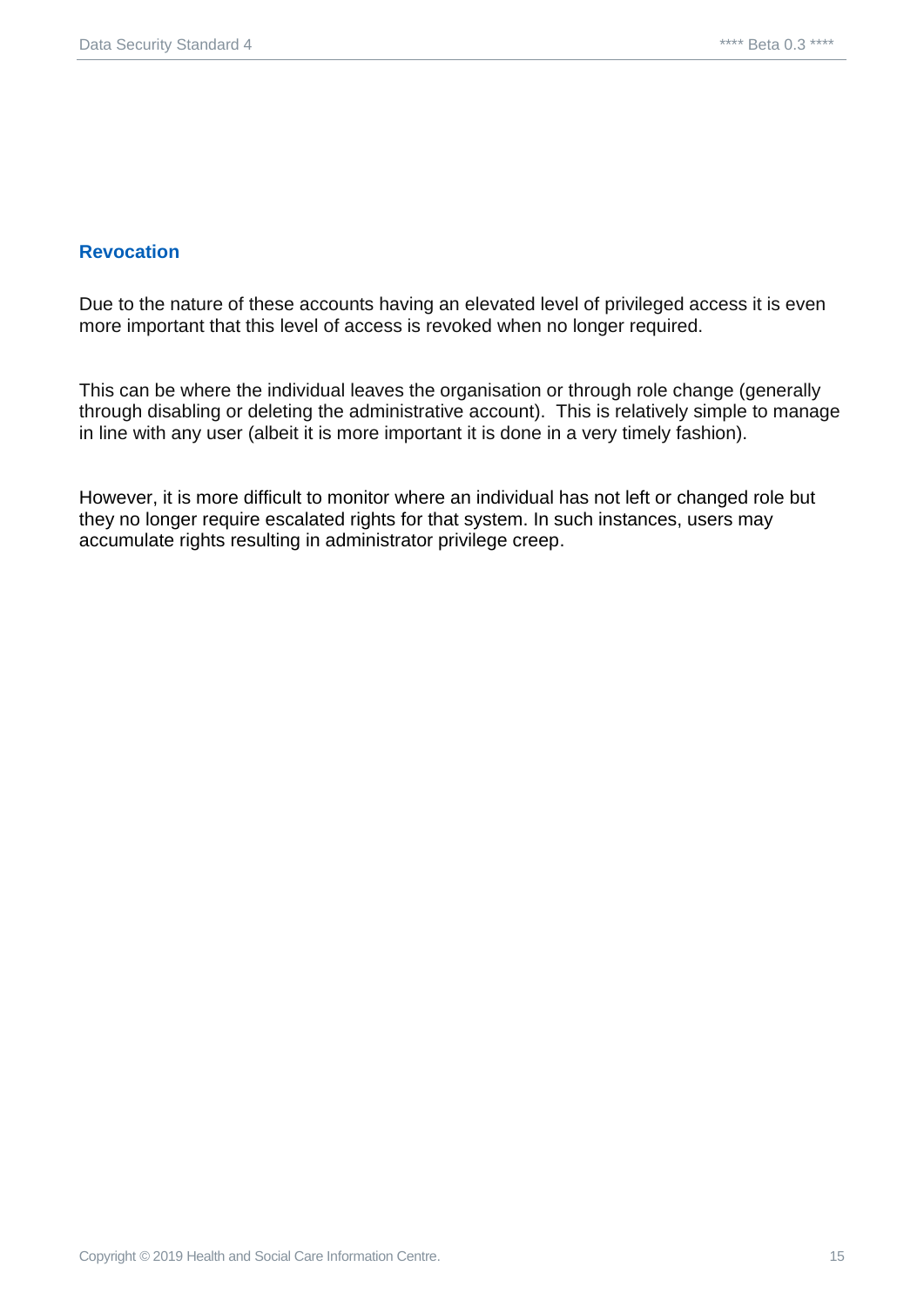#### <span id="page-15-0"></span>**Know your users, systems and devices**

It is important that your organisation is clear about who (or what in the case of automated functions) has authorisation to interact with the network and information system.

For people this journey starts with employment checks prior to employment, however digitally our primary concern is identification and authentication prior to access.

Identification being a digital identifier than signifies who you are and authentication a method of proving so. The most common combination being a username and password.

For those critical systems under the Network and Information Systems directive (NIS) you should consider multifactor or hardware authentication.

It is important when identifying and authenticating "things" (systems and devices), that things can have a higher threshold of identification and authentication than people.

For example, a device can have a longer identifier which is non guessable it can also have a digital certificate. A system e.g. a windows account used in an automated script can also have a longer identifier and an associated very high strength password.

Generally, authentication is expressed in 3 forms.

Type 1 – Something You Know – includes passwords, PINs, combinations, code words. Anything that you can remember and then type, say or do

Type 2 – Something You Have – includes all items that are objects, such as smart cards or tokens.

Type 3 – Something You Are – includes any part of you used for verification, such as fingerprints, palm scanning, facial recognition, retina scans, iris scans, and voice verification.

The more factors the stronger the authentication.

<https://www.ncsc.gov.uk/guidance/introduction-identity-and-access-management>

Are users, systems and where appropriate, devices, always identified and authenticated prior to being provided access to information or systems?

Data Security Standard 4.3.2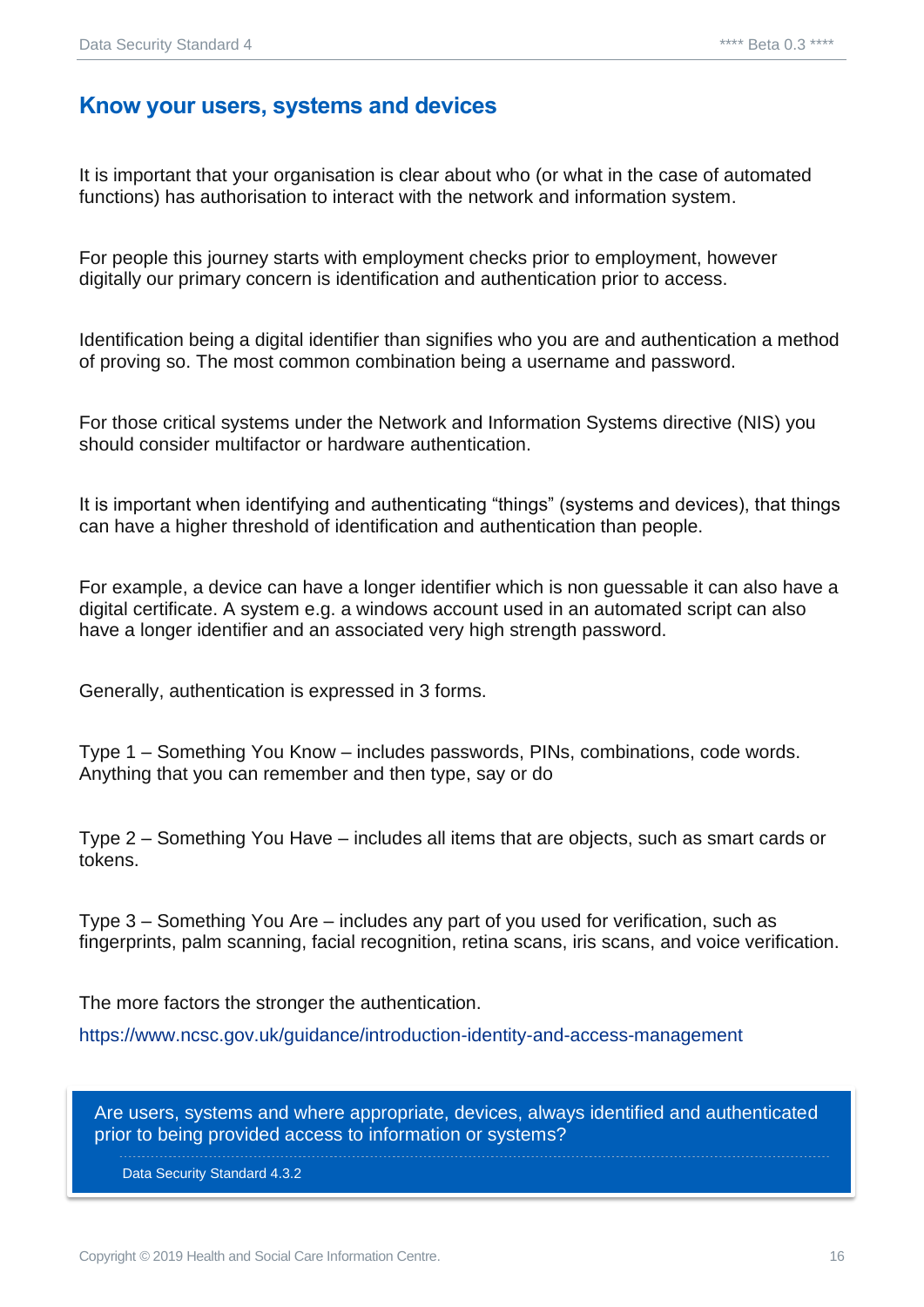#### <span id="page-16-0"></span>**Monitoring**

Staff should understand that there is capability and capacity for their actions within systems to be monitored and recorded.

The more sensitive the system, the more granular and extensive the monitoring should be.

The type of activities that monitoring can occur on:

- creation of new items
- reading of items including navigating between items
- updating and modification of items
- deletion or disabling of items
- printing of items (what's printed and to where)
- exporting or saving items outside the system.

Typical recording events would also include the date and time, the user account used, and the ID of the device used.

Examples of monitoring recording events:

- recording when a new user is added to a theatre's system
- what patient records are viewed within a patient administration system
- a user account is disabled on a cardiology system
- a service users drug dosage is modified in a mental health administration system
- a clinical discharge letter is printed from a correspondence document management system.

The organisation only allows privileged access to be initiated from devices owned and managed or assured by your organisation

Data Security Standard 4.4.3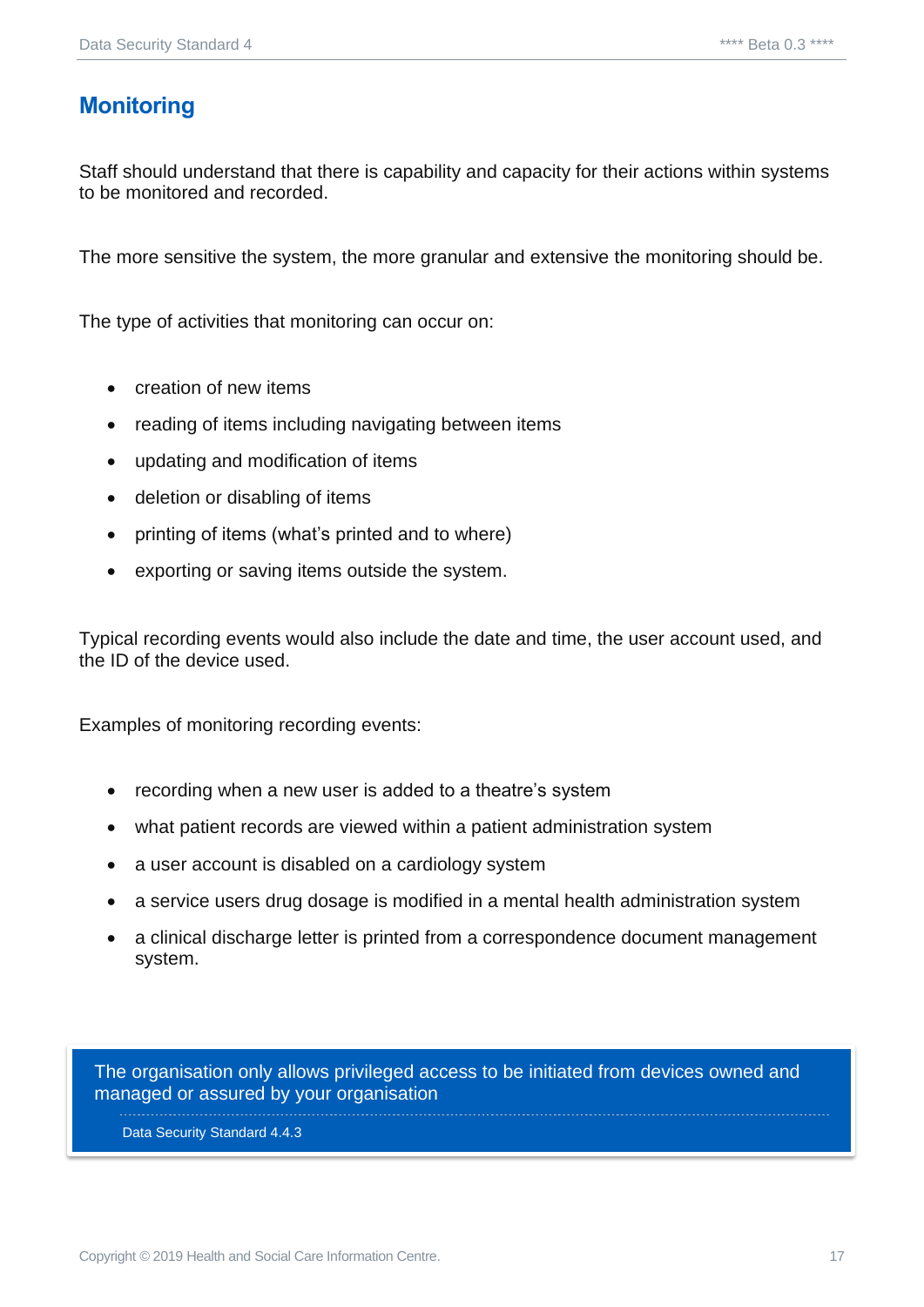For each system, there should be an understanding of what events are monitored and how.

For example:

- a theatre system monitors the creation, viewing modification, deletion of theatre slots, allocated patients and their demographics, movement of patients between slots and any administrative function, e.g. changing time units, turnaround between slots etc. This is through the proprietary system within the application developed by the supplier
- for Windows Active Directory, as well as the inbuilt Microsoft functionality, we employ a third-party tool XYZ that provides functionality logging against each administrator for their activity against all objects (CRUD), the schema and the ability to record and recover tomb stoned objects
- we have many clinical systems by the same supplier (PAS, RIS, theatres, pathology and cardiology). They all have the same central Microsoft SQL monitoring system that can record all the common events (create, delete, update, view) for each record within the system. It can also look across systems to see who has interacted with a patient's records through any interaction with any of the systems. We produce and act upon management intelligence, such as most viewed patient across system (e.g. during a recent high-profile patient case), the most modified patient record, the most active users, etc.

This information monitoring logging should be recorded against each system holding personal data. If you have an established and well-regarded information asset register, this information can be appended to that asset record.

The organisation ensures that logs, including privileged account use, are kept securely and only accessible to appropriate personnel. They are stored in a read only format, tamper proof and managed according to the organisation information life cycle policy with disposal as appropriate.

Data Security Standard 4.4.1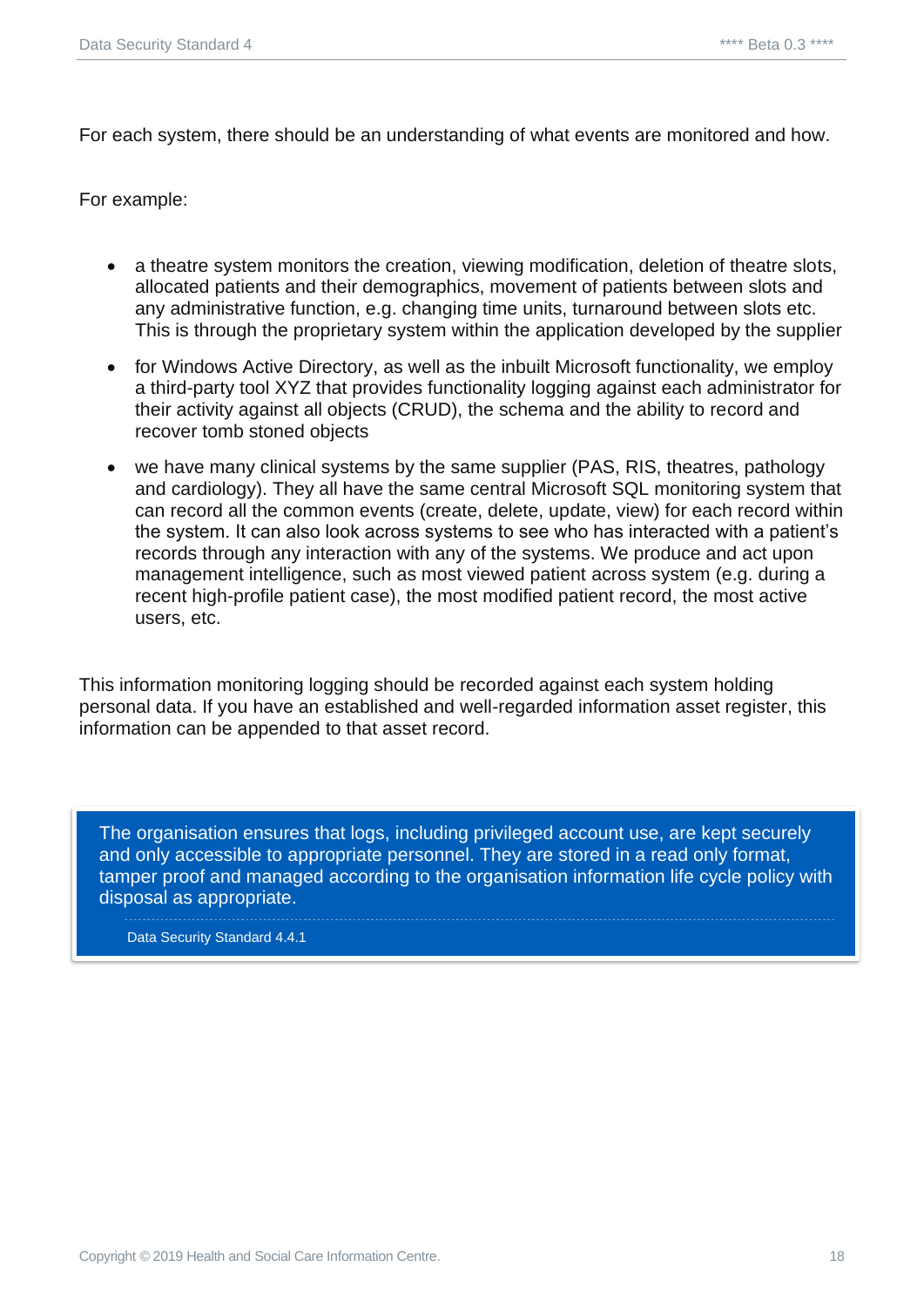#### <span id="page-18-0"></span>**Staff awareness**

Staff awareness that their actions are monitored within systems can have a positive effect on reducing the more dubious action some staff can take within systems.

It is important that staff are reminded of monitoring. Delivery can take many forms – it can be a discrete event or part of a wider employee induction. It can be delivered face to face or digitally. It can form part of an annual email reminder, a Windows login banner, a Windows background or screensaver or more traditionally with posters.

However you choose to make your staff aware of monitoring, it's important that it is effective and that you can measure that effectiveness.

Notification of staff can form part of your wider programme of staff guidance on confidentiality and data protection issues as covered in the big picture 1 guide.

Have all staff been notified that their system use could be monitored?

Data Security Standard 4.3.3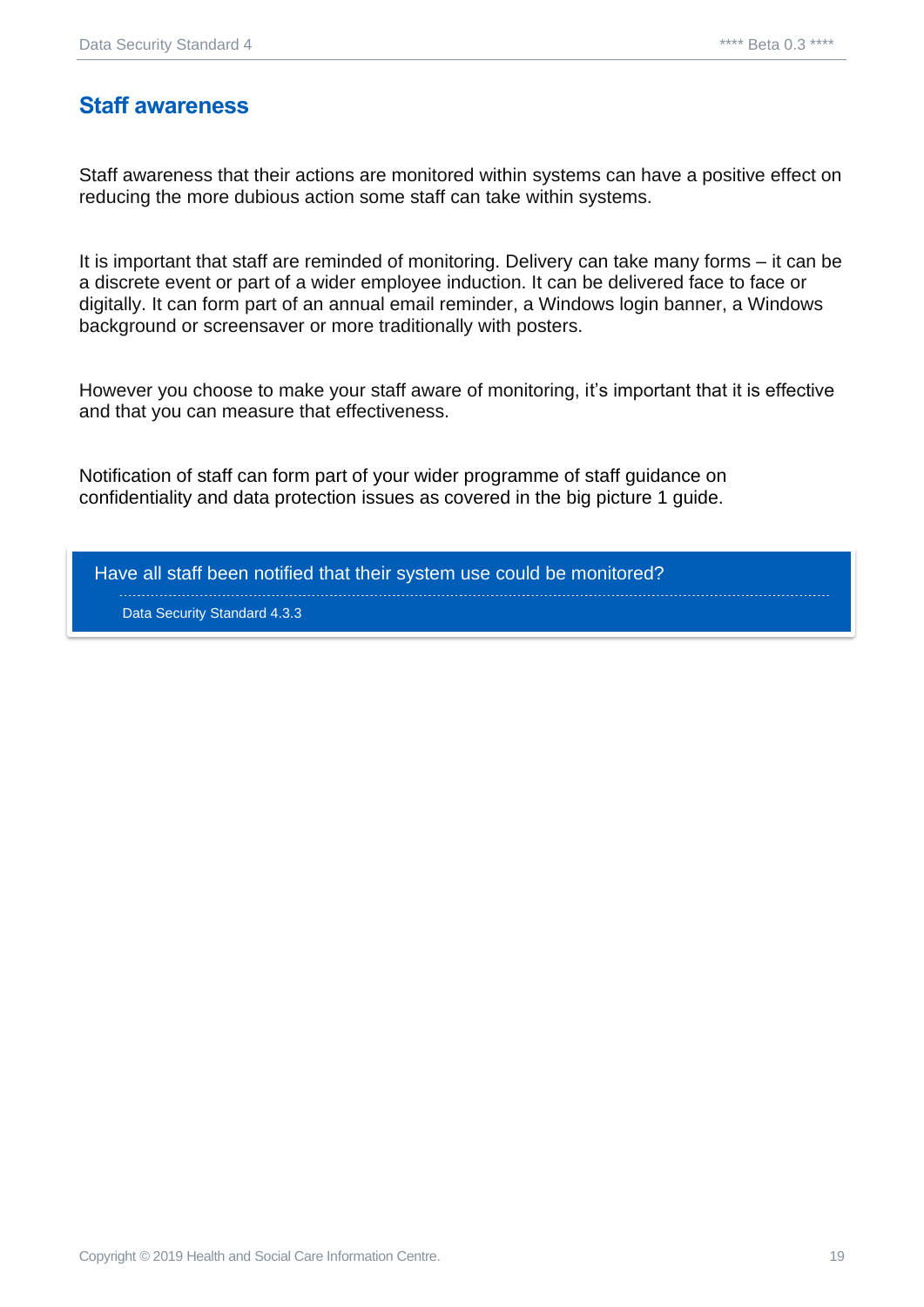#### <span id="page-19-0"></span>**Passwords**

#### <span id="page-19-1"></span>**Policy**

You should have a password policy (either individual or part of a wider policy) that cover giving staff advice on managing their passwords.

As a minimum this should cover:-

(a) How to avoid choosing obvious passwords (such as those based on easily-discoverable information).

(b) Not to choose common passwords (use of technical means, using a password blocklist recommended).

- (c) No password reuse.
- (d) Where and how they may record passwords to store and retrieve them securely.
- (e) If password management software is allowed, if so, which.
- (f) Which passwords they really must memorise and not record anywhere.

<https://www.ncsc.gov.uk/collection/passwords/updating-your-approach> <https://www.ncsc.gov.uk/case-study/enhancing-usability-chesterfield-borough-council>

Do you have a password policy giving staff advice on managing their passwords?

Data Security Standard 4.5.1

#### <span id="page-19-2"></span>**Technology**

You should have technical controls in place that support and enforce your password policy and help prevent password guessing attacks.

The types of technical controls can be group policy in Windows Active Directory with a group policy on password length, password age and history.

You should also look at account lockout. For example, in Windows AD you can set the number of failed attempts (threshold) and length of time for the lockout duration. NCSC recommend between 5 and 10 login attempts before the account is frozen, to avoid accidental lockout.

Insert 4.5.2 here? Technical controls enforce password policy and mitigate against password-guessing attacks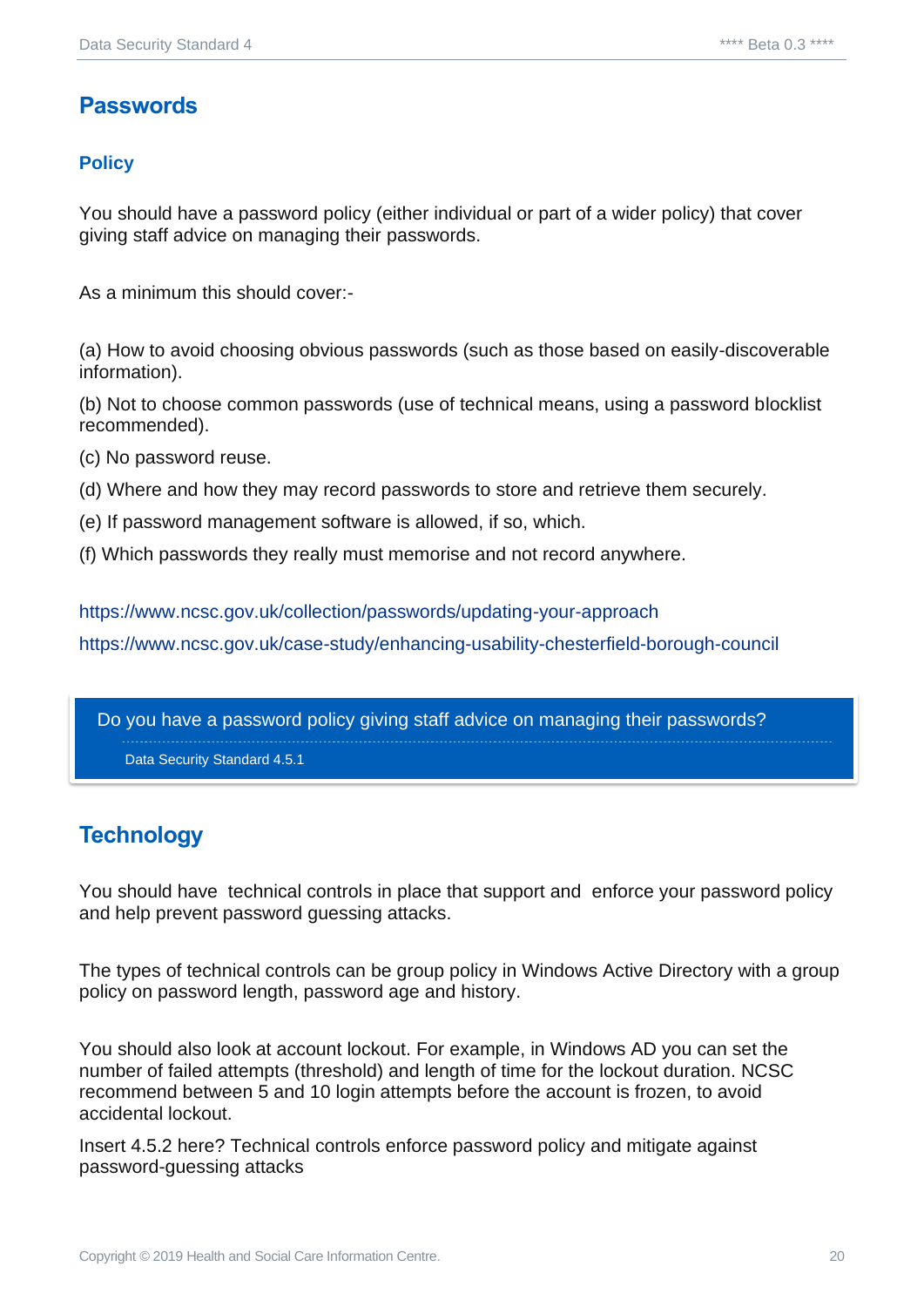Recently there has been a change in advice on not using complexity and not enforcing password expiry requirements on user passwords. This is to reduce burden on users, instead use a longer passphrase or avoid user generated password where possible (NCSC).

<https://www.ncsc.gov.uk/collection/passwords/updating-your-approach>

#### <span id="page-20-0"></span>**Multifactor Authentication**

Wherever possible use multifactor authentication for end user and end point devices (i.e. not server console). (multifactor, as explained in Know your users, systems and devices earlier in this guide).

This can be a more traditional approach with a hardware token with a onetime password, biometric or a certificate on a device.

See

Multifactor authentication is used [wherever technically feasible].

Data Security Standard 4.5.3

<https://www.ncsc.gov.uk/guidance/multi-factor-authentication-online-services>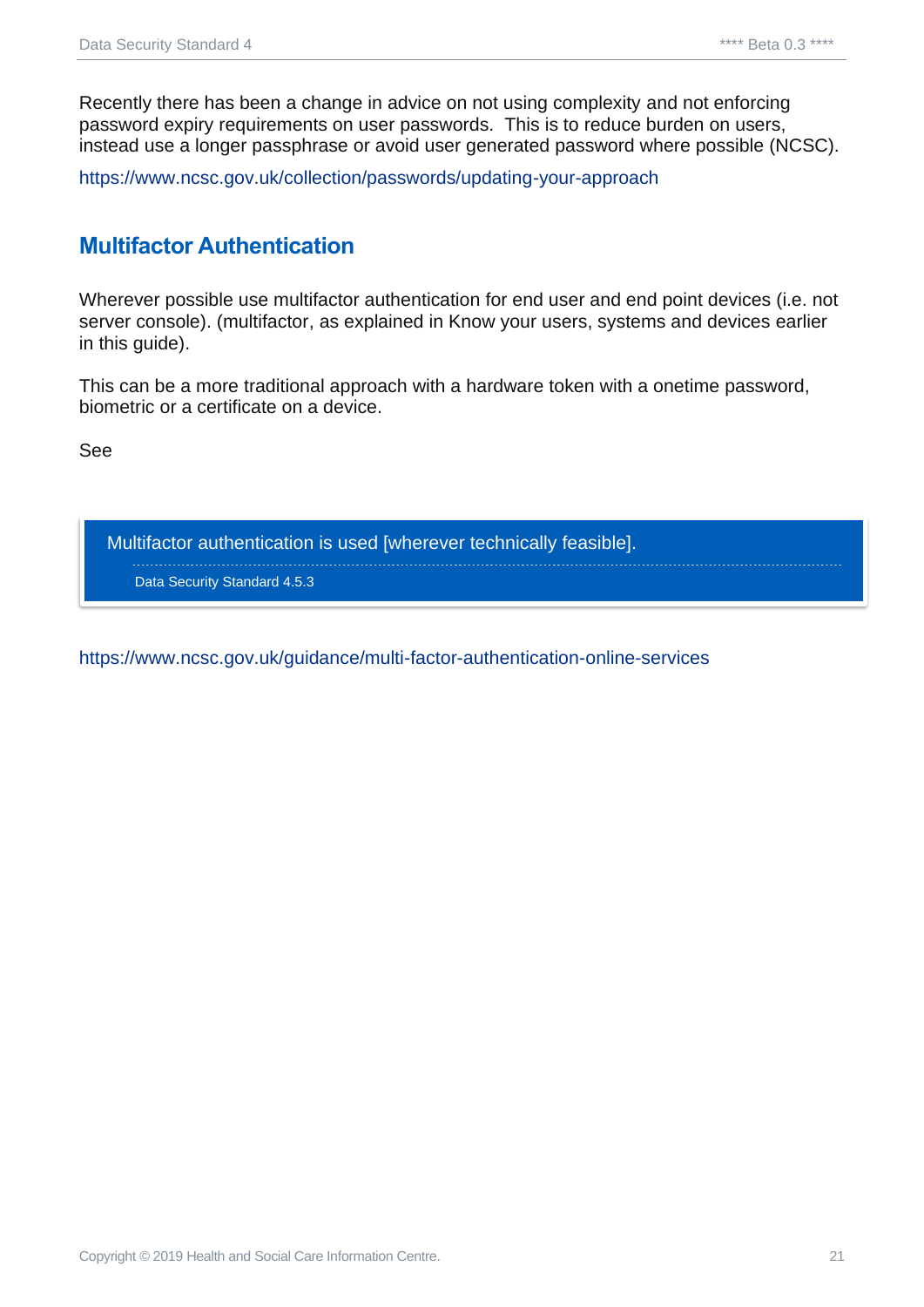#### <span id="page-21-0"></span>**System and Social Media Accounts**

System accounts are those accounts not used by people but by systems. These can be standards in built in system accounts such as an SNMP Community String or ones you create yourself such as an account in Windows AD which requires domain admins rights in order to run several automated scripts.

These accounts should not use the default password such as public in the SNMP example.

You should remember that system accounts are not used by people so should not be bound by password attributes associated with people (i.e. they don't have to be memorable). If the systems supports it, these they can be very long, very random and highly complex.

#### <span id="page-21-1"></span>**Systems or infrastructure with no concept of identity / accounts**

There are devices (especially legacy ones) where there is no username and access is controlled through one password for that device. Generally, this password only login would give you extensive set rights as the device / system has no granularity of access, so it's all or nothing and it tends to be all.

For systems and devices falling into this category the password should be high strength.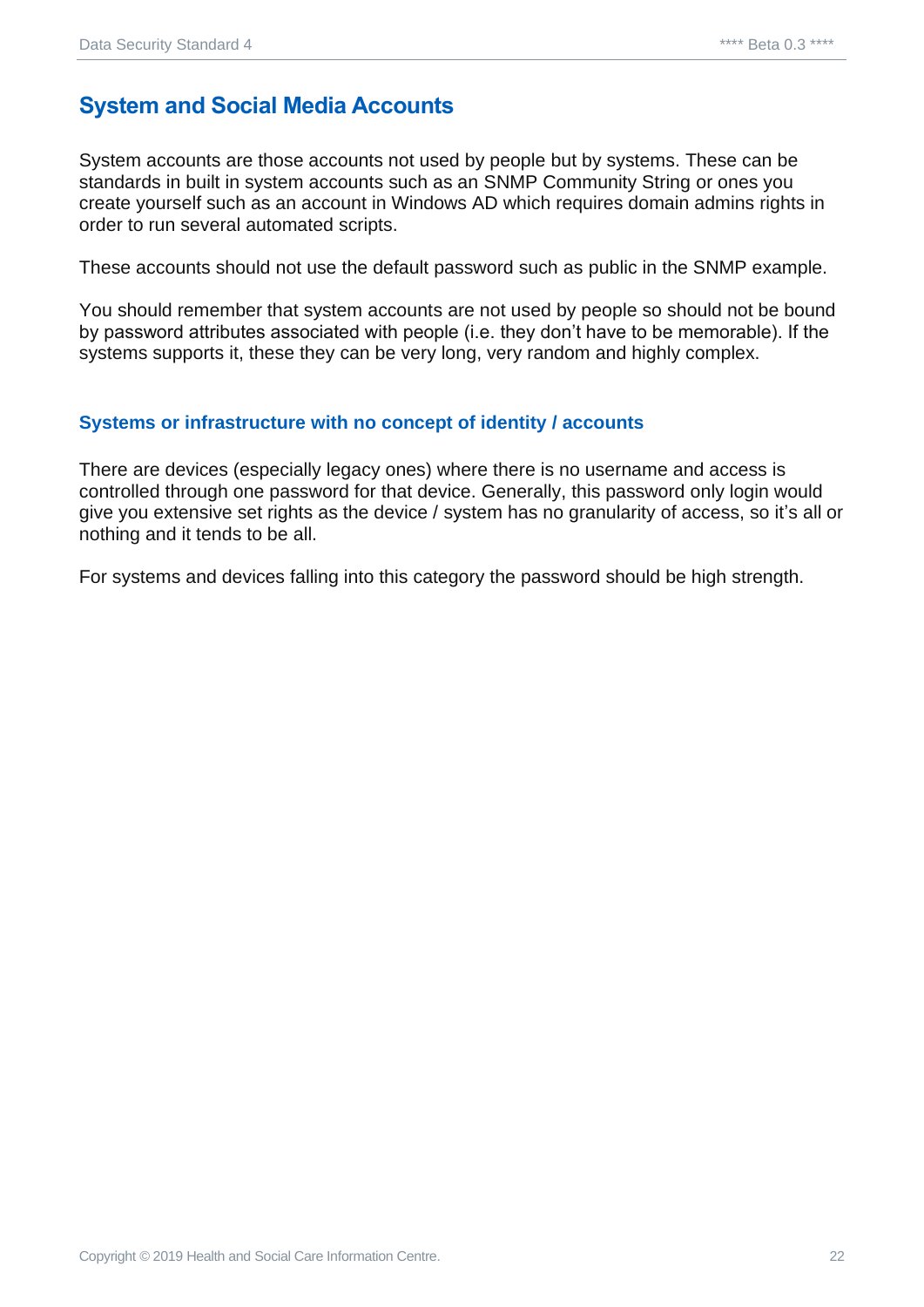#### <span id="page-22-0"></span>**Social Media Accounts**

Given the accounts by their nature are very public, social media accounts can represent an easy way to hijack an organisation's public persona if weak or guessable passwords are used.

Social media should use passwords that are not easy to guess and are high strength.

You should avoid the topmost leaked passwords.

<https://www.ncsc.gov.uk/static-assets/documents/PwnedPasswordTop100k.txt>

Passwords for highly privileged system accounts, social media accounts and infrastructure components shall be changed from default values and should have high strength.

Data Security Standard 4.5.4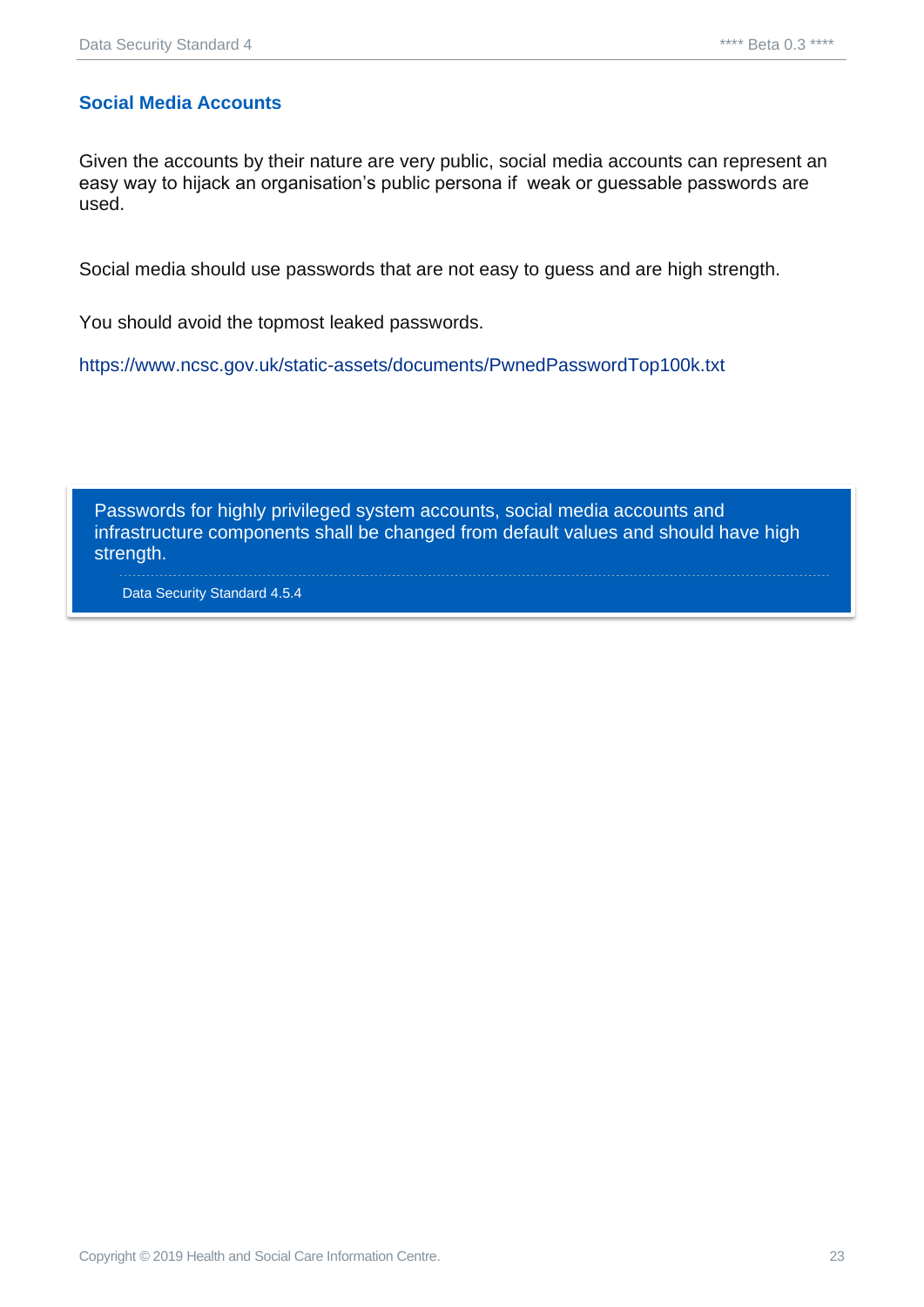#### <span id="page-23-0"></span>**3 rd Party Account / Limited Access Management**

You should have the ability to grant limited privileged access both in terms of scope and longevity.

This would be applicable to contractors and third parties undertaking a specific or time limited tasks.

This can take the form of an account with a shortened expiry date, an account which is used for the task then disabled (such as one during a remote support session) or using an account that uses a one-time password where you control the password generator.

Does your organisation grant limited privileged access and third party access only for a limited time period, or is it planning to do so?

Data Security Standard 4.5.5

#### <span id="page-23-1"></span>**Internet facing service and Internet facing authentication services**

So those internet facing services including authentication services you use should utilise high strength passwords.

A high strength password, not guessable, not topmost leaked backed up with technical enforcement (i.e. using password blocklists). This should in line with current NCSC password guides.

<https://www.ncsc.gov.uk/blog-post/passwords-passwords-everywhere>

<https://www.ncsc.gov.uk/collection/passwords/updating-your-approach>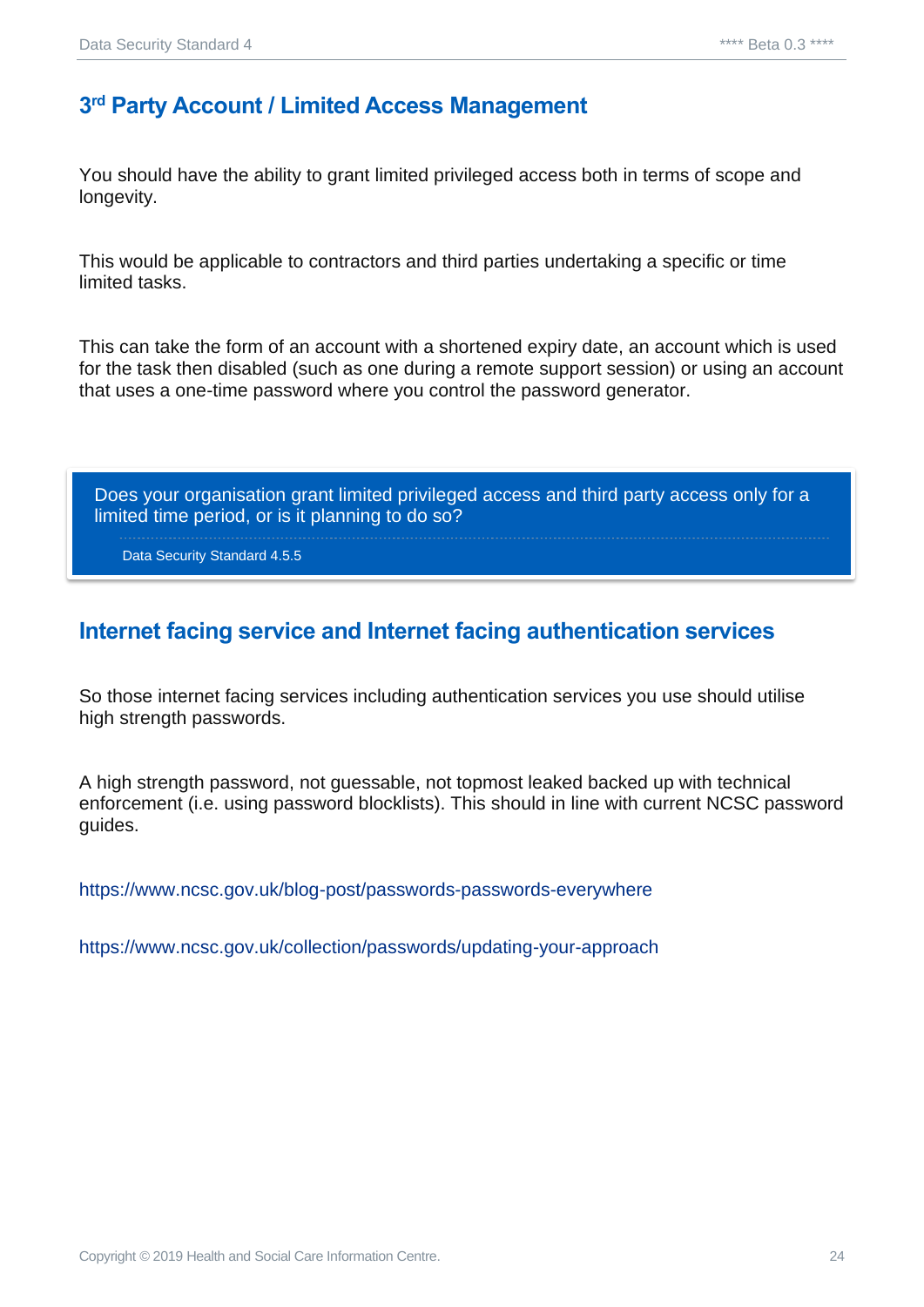# <span id="page-24-1"></span><span id="page-24-0"></span>**Appendix 1 - Table of Data Security Level 4 Assertions**

| <b>Assertion</b>                                                                                                                                               | Sub<br><b>Assertion</b> | <b>Evidence</b>                                                                                                                                                                                                                                    |
|----------------------------------------------------------------------------------------------------------------------------------------------------------------|-------------------------|----------------------------------------------------------------------------------------------------------------------------------------------------------------------------------------------------------------------------------------------------|
| <b>4.1 The</b><br>organisation<br>maintains a<br>current record of<br>staff and their<br>roles.                                                                | 4.1.1                   | Your organisation maintains a record of<br>staff and their roles.                                                                                                                                                                                  |
|                                                                                                                                                                | 4.1.2                   | Does the organisation understand who<br>has access to personal and confidential<br>data through your systems, including any<br>systems which do not support individual<br>logins?                                                                  |
|                                                                                                                                                                | 4.1.3                   | Are users in your organisation only given<br>the minimum access to sensitive<br>information or systems necessary for their<br>role?                                                                                                                |
| 4.2 Staff roles are<br>linked to IT<br>accounts. Staff<br>moves in, out or<br>across the<br>organisation are<br>reflected by IT<br>accounts<br>administration. | 4.2.1                   | When was the last audit of user accounts<br>held?                                                                                                                                                                                                  |
|                                                                                                                                                                | 4.2.2                   | Provide a summary of data security<br>incidents in the last 12 months caused by<br>a mismatch between user role and system<br>accesses granted.                                                                                                    |
|                                                                                                                                                                | 4.2.3                   | Logs are retained for a sufficient period,<br>managed securely, reviewed regularly and<br>can be searched to identify malicious<br>activity.                                                                                                       |
|                                                                                                                                                                | 4.2.4                   | Are unnecessary user accounts removed<br>or disabled?                                                                                                                                                                                              |
| 4.3 All staff<br>understand that<br>their activities on<br>IT systems will be<br>monitored and<br>recorded for<br>security                                     | 4.3.1                   | All system administrators have signed an<br>agreement which holds them accountable<br>to the highest standards of use.                                                                                                                             |
|                                                                                                                                                                | 4.3.2                   | Are users, systems and where<br>appropriate, devices, always identified<br>and authenticated prior to being provided<br>access to information or system?                                                                                           |
|                                                                                                                                                                | 4.3.3                   | Have all staff been notified that their<br>system use could be monitored?                                                                                                                                                                          |
| 4.4 You closely<br>manage privileged<br>user access to<br>networks and<br>information<br>systems                                                               | 4.4.1                   | The organisation ensures that logs,<br>including privileged account use, are kept<br>securely and only accessible to<br>appropriate personnel. They are stored in<br>a read only format, tamper proof and<br>managed according to the organisation |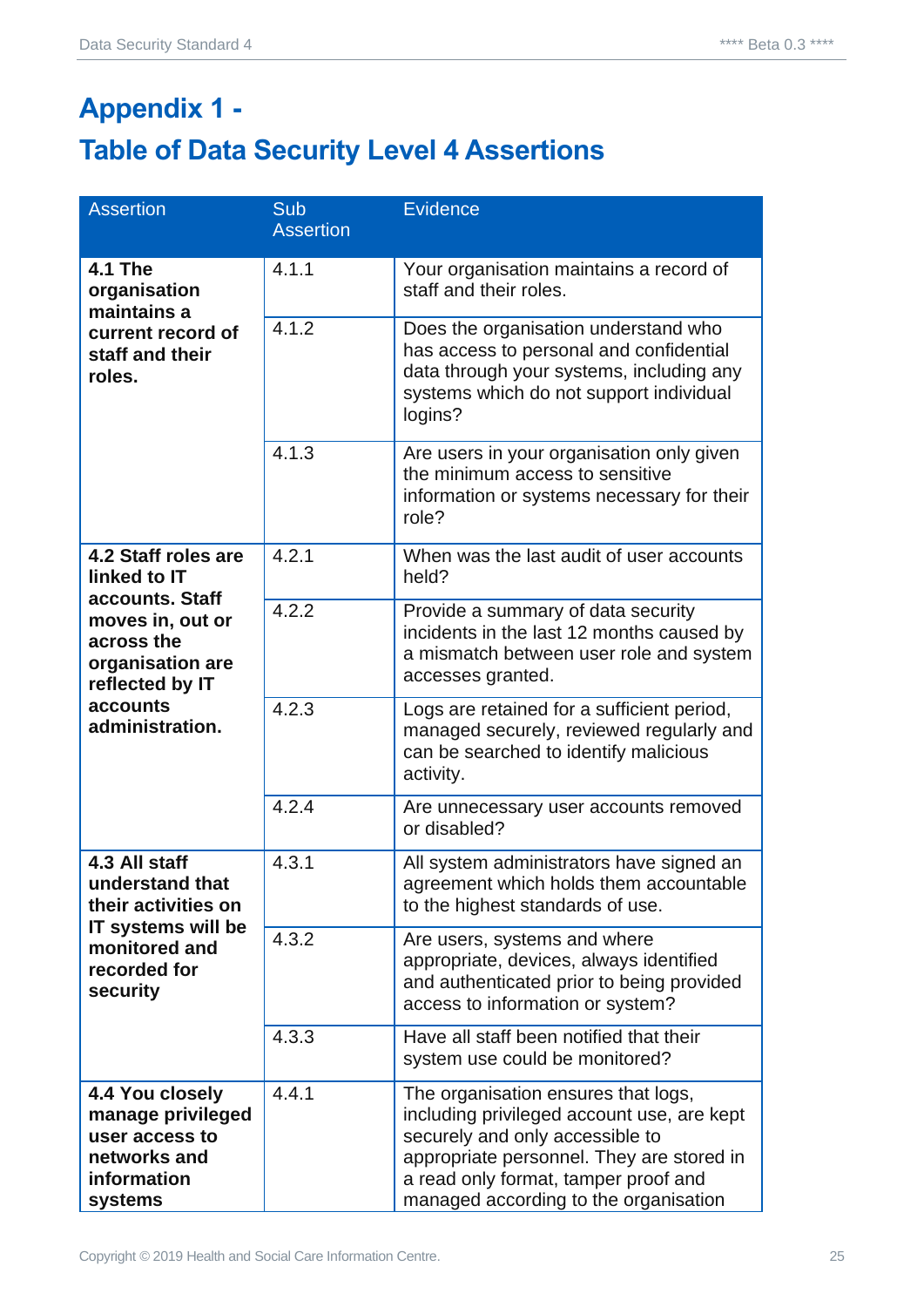| supporting the<br>essential service.                                                          |       | information life cycle policy with disposal<br>as appropriate.                                                                                                                                           |
|-----------------------------------------------------------------------------------------------|-------|----------------------------------------------------------------------------------------------------------------------------------------------------------------------------------------------------------|
|                                                                                               | 4.4.2 | The organisation does not allow users<br>with wide ranging or extensive system<br>privilege to use their highly privileged<br>accounts for high-risk functions, in<br>particular email and web browsing. |
|                                                                                               | 4.4.3 | The organisation only allows privileged<br>access to be initiated from devices owned<br>and managed or assured by your<br>organisation.                                                                  |
| 4.5 You ensure<br>your passwords<br>are suitable for<br>the information<br>you are protecting | 4.5.1 | Do you have a password policy giving<br>staff advice on managing their<br>passwords?                                                                                                                     |
|                                                                                               | 4.5.2 | Technical controls enforce password<br>policy and mitigate against password-<br>guessing attacks.                                                                                                        |
|                                                                                               | 4.5.3 | Multifactor authentication is used<br>[wherever technically feasible].                                                                                                                                   |
|                                                                                               | 4.5.4 | Passwords for highly privileged system<br>accounts, social media accounts and<br>infrastructure components shall be<br>changed from default values and should<br>have high strength.                     |
|                                                                                               | 4.5.5 | Does your organisation grant limited<br>privileged access and third party access<br>only for a limited time period, or is it<br>planning to do so?                                                       |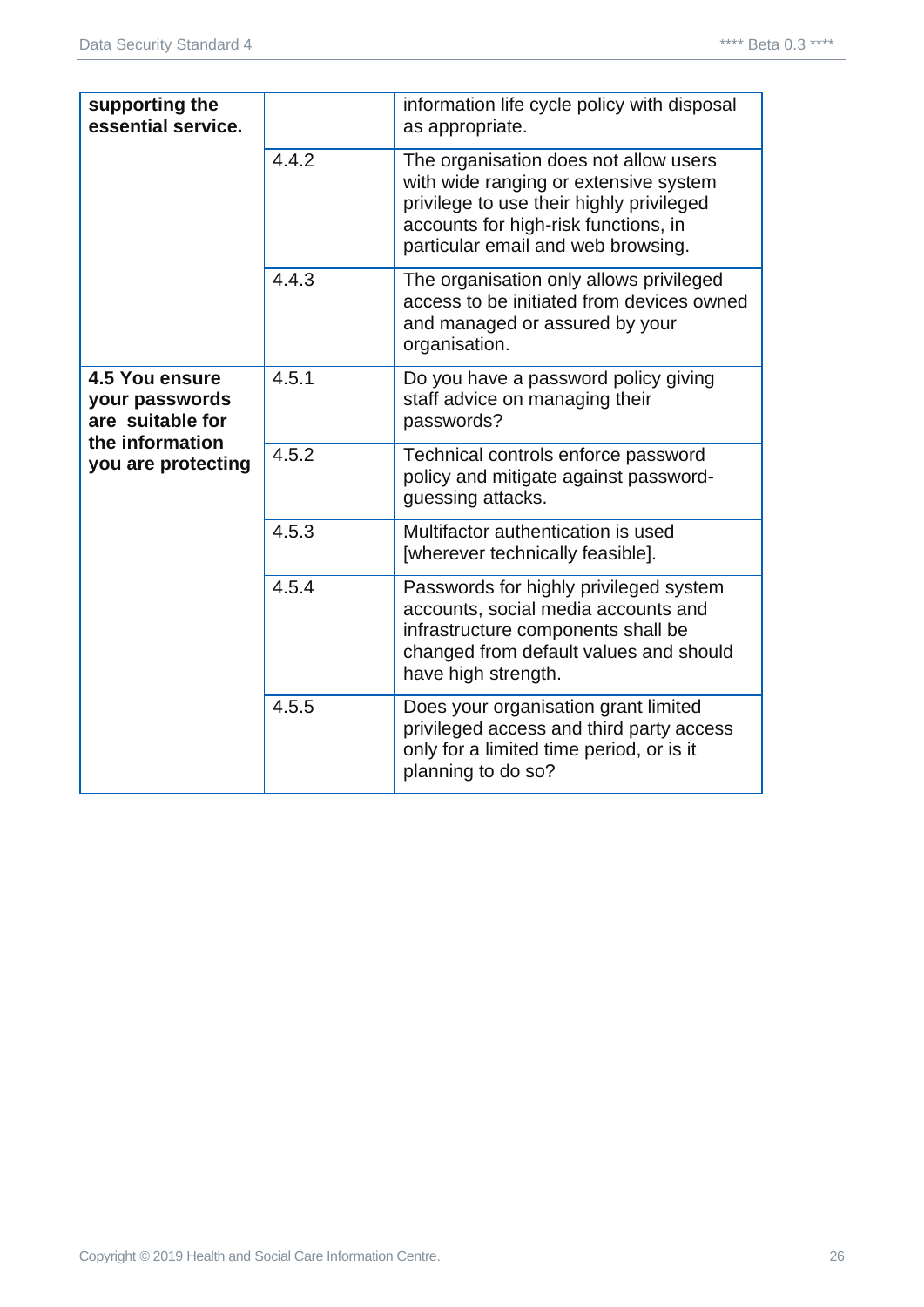# <span id="page-26-1"></span><span id="page-26-0"></span>**Appendix 2 - Useful resources**

#### **Access control in health and care organisations: NHS Digital Data Good Practice**

Guidance on good practice in controlling access to NHS and health and care systems and services. The guidance covers physical access and access to:

<https://digital.nhs.uk/cyber-security/policy-and-good-practice-in-health-care/access-control>

#### **Guidance: National Cyber Security Centre**

Expert, trusted, and independent guidance for UK industry, government departments, the critical national infrastructure and private SMEs. All our guidance is advisory in nature and is underpinned by our unique insights into cyber threats.

<https://www.ncsc.gov.uk/guidance>